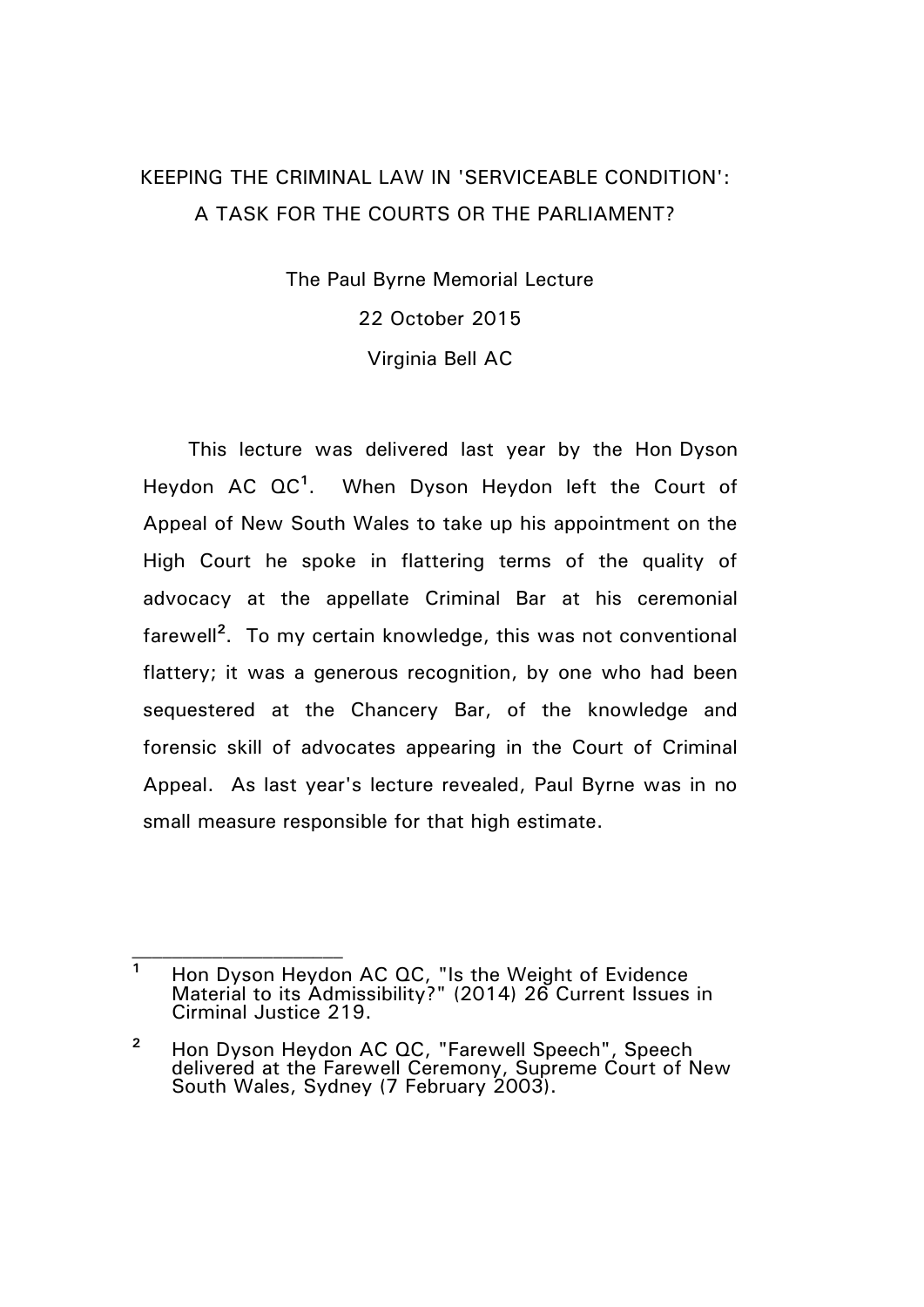Paul was an outstanding criminal lawyer. I speak of him as a colleague and I remember him as a very decent man; a man whose practice of the criminal law reflected a commitment to its values and belief in its importance in civil society. Paul had a deep knowledge of, and intellectual delight in, both substantive and procedural aspects of the criminal law. I also speak as a judge with an awareness not only of Paul's ability as an appellate advocate but also as a trial lawyer. They are skills that do not always go together. Paul was a consummate all-rounder. It is an honour to be invited to deliver this year's lecture in memory of a fine criminal lawyer who died at the peak of his powers, displaying dignity and essential decency to the end.

Among the many leading cases in which Paul appeared was *McKinney & Judge v The Queen***<sup>3</sup>** *.* Paul appeared for Mr Judge. Peter Hidden QC and Sean Flood appeared for Mr McKinney. The appellants contended for a rule requiring the jury to be warned of the danger of returning a conviction in any case which was substantially dependent on admissions made in a police interview unless the interview was electronically recorded. My contribution to the case was the emphatic, unsolicited advice given to Sean Flood that the argument would not succeed.

**3** (1991) 171 CLR 468.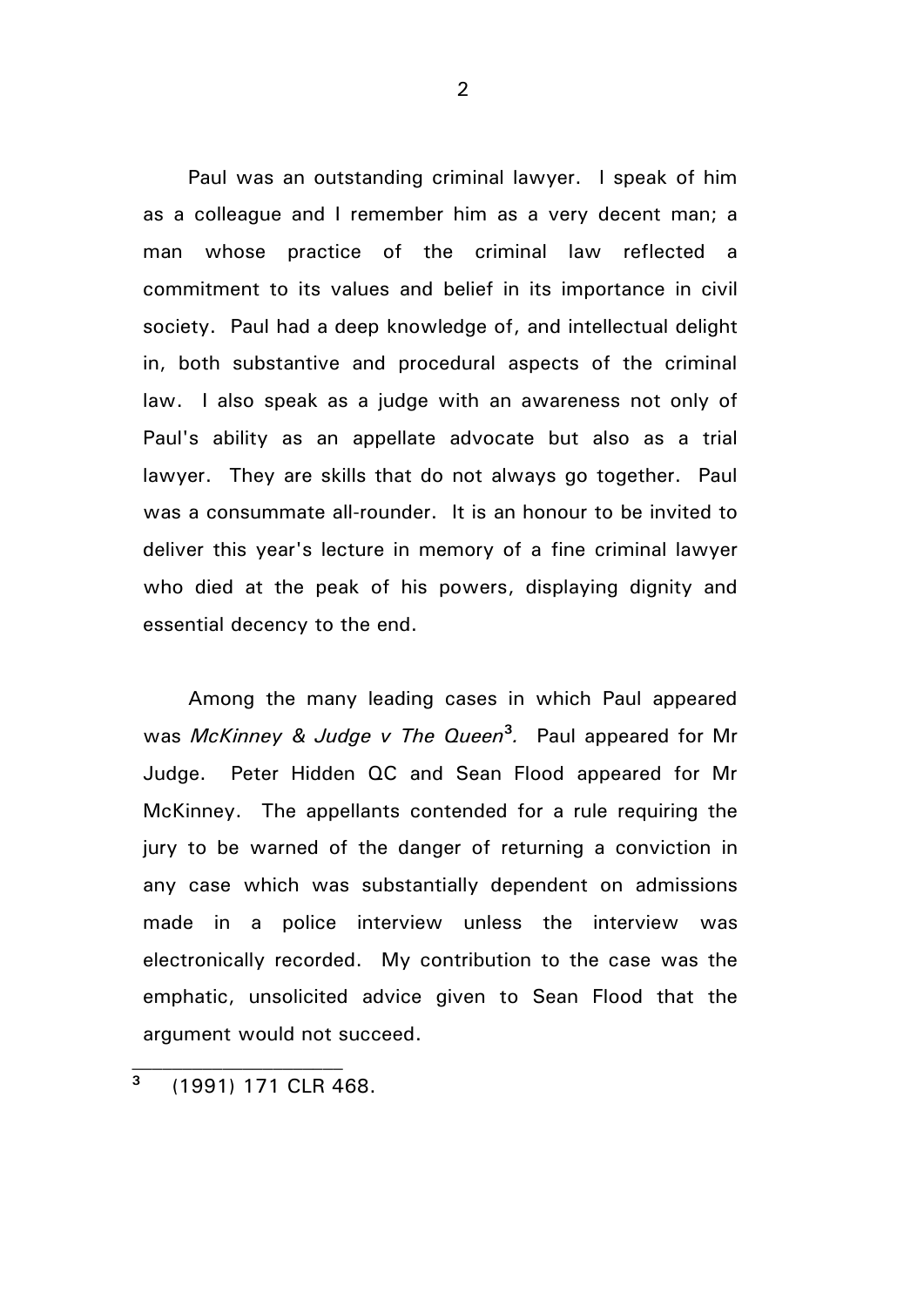The argument was better received in the High Court. The majority held that, in light of the availability of recording technology, a rule of practice should be adopted along the lines for which the appellants contended**<sup>4</sup>** .

Brennan J was in the minority in *McKinney*. His Honour acknowledged that courts of ultimate appeal possess wide power to mould the law in order to serve the contemporary needs and aspirations of society**<sup>5</sup>** . However, he considered that to require judges to give the warning, in order to induce the executive government to make recording equipment available in police stations, was to overstep the boundary between judicial and executive functions**<sup>6</sup>** .

Brennan J, again in dissent, took the same view in *Dietrich v The Queen***<sup>7</sup>** . The question in that case was the right of an indigent accused to be provided with counsel at public expense. The High Court was unanimous in holding that the common law of Australia does not recognise such a right. The majority considered that the court's inherent power to protect

**<sup>4</sup>** *McKinney v The Queen; Judge v The Queen* (1991) 171 CLR 468 at 473-476.

**<sup>5</sup>** *McKinney v The Queen* (1991) 171 CLR 468 at 485.

**<sup>6</sup>** *McKinney v The Queen* (1991) 171 CLR 468 at 486.

**<sup>7</sup>** *Dietrich v The Queen* (1992) 177 CLR 292.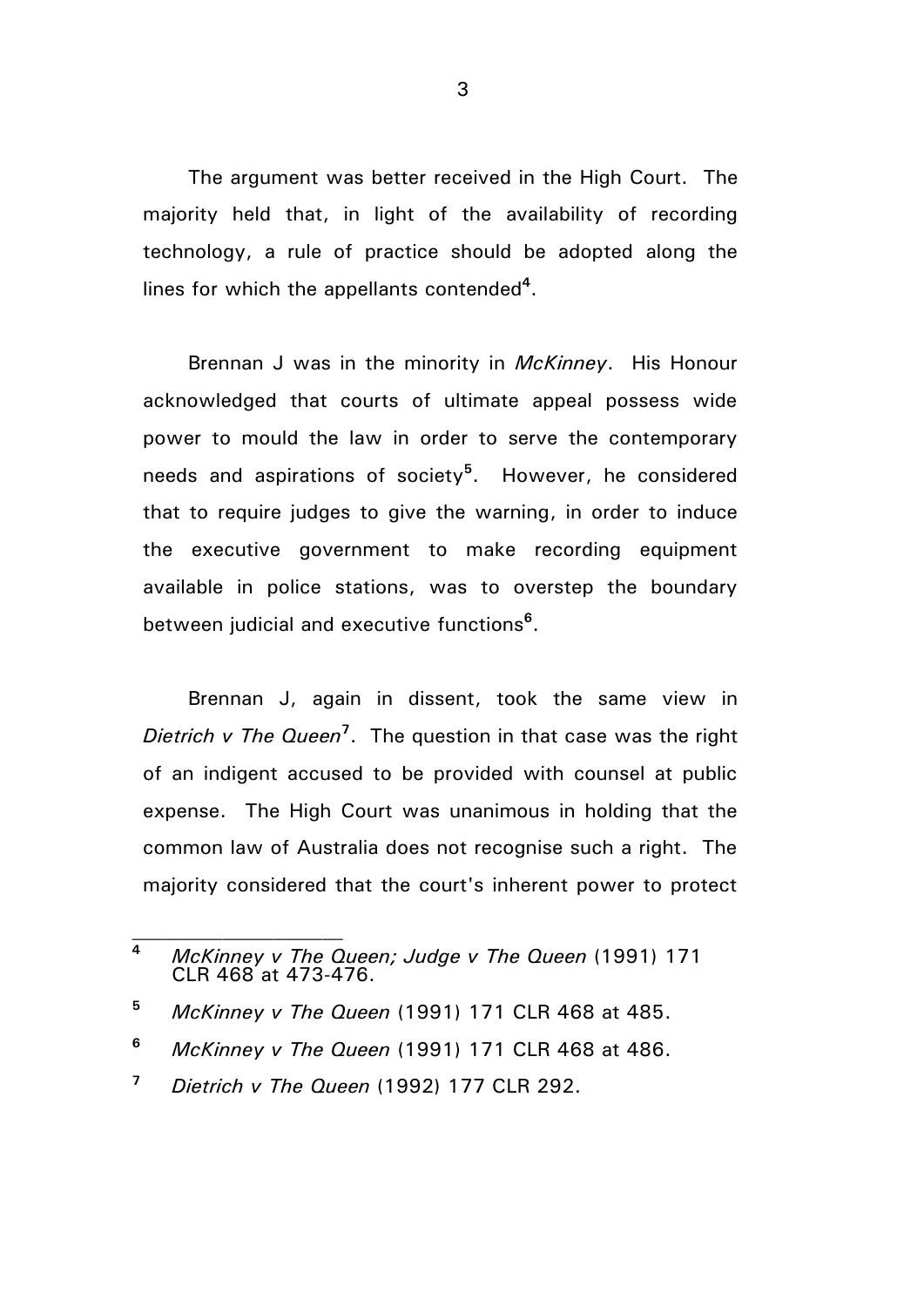against abuse of its process might be engaged to relieve against unfairness in the case of an unrepresented accused. It was held that, in all but exceptional cases, it would be appropriate to stay the proceedings until the accused had obtained the benefit of legal representation**<sup>8</sup>** . Consistently with his views in *McKinney*, Brennan J considered that a court may not indefinitely adjourn a trial to force the executive to provide legal aid**<sup>9</sup>** .

The title to this lecture is taken from Brennan J's analysis in *Dietrich* of judicial law-making. His Honour saw it as the work of the courts to keep the common law in "serviceable condition", expanding or modifying common law rules in line with contemporary values so as to make the law fairer or more efficient**<sup>10</sup>** and, on occasions, to change rules that have been seen to produce manifest injustice. By way of a modest

**<sup>8</sup>** *Dietrich v The Queen* (1992) 177 CLR 292 at 311 per Mason CJ and McHugh J, 337 per Deane J, 357 per Toohey J, 369-370 per Gaudron J.

**<sup>9</sup>** *Dietrich v The Queen* (1992) 177 CLR 292 at 324.

**<sup>10</sup>** (1992) 177 CLR 192 at 319 citing *L Shaddock & Associates Pty Ltd v Parramatta City Council [No 1]* (1981) 150 CLR 225; *Hawkins v Clayton* (1988) 164 CLR 539; *David Securities Pty Ltd v Commonwealth Bank of Australia* (1992) 175 CLR 353.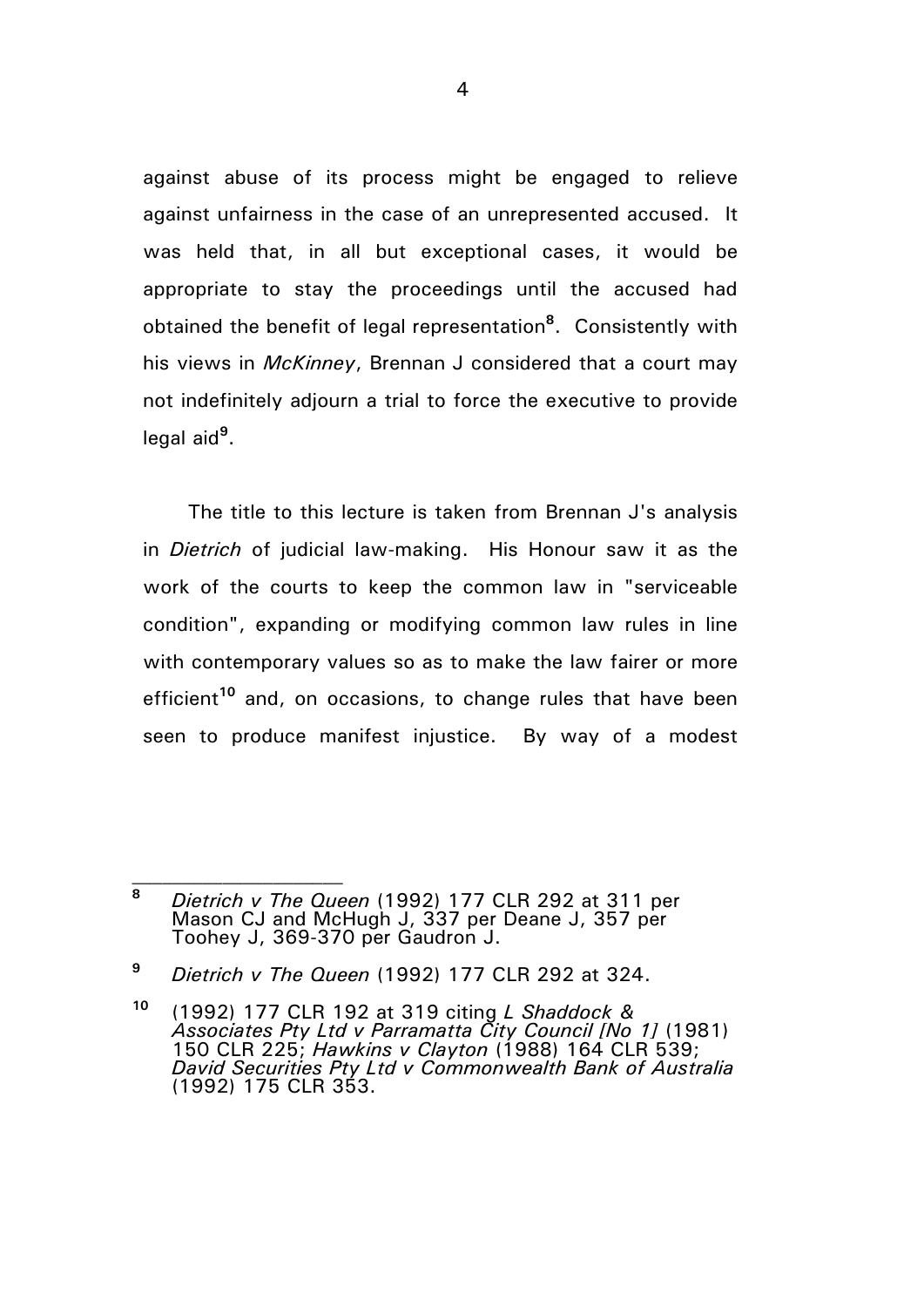example of the latter, his Honour instanced *Mabo v Queensland [No 2]***<sup>11</sup>** .

By the early 1990s there was nothing remarkable about Brennan J's acknowledgement of the law-making function of the senior judiciary. The decisions in *McKinney* and *Dietrich* were controversial because they involved development of the law at the boundary of judicial and executive functions. I propose to be less sensational. In "keeping the criminal law in serviceable condition" I have in mind the respective roles of the courts and the parliaments in moulding the general part of the criminal law. In the common law Australian jurisdictions much of the general part remains judge-made law. In those jurisdictions which have adopted a criminal code based on Sir Samuel Griffith's draft ("the Griffith Code"), there has been significant judicial development of the Code's treatment of the general part.

Dixon CJ was trenchantly critical of the Griffith Code's "wide abstract statements of principle" in *Vallance v The Queen*. They were, he said, framed "to satisfy the analytical conscience of an Austinian jurist rather than to tell a judge at a criminal trial what he ought to do"**<sup>12</sup>** . His Honour said the

**<sup>11</sup>** (1992) 177 CLR 292 at 319 citing (1992) 175 CLR 1.

**<sup>12</sup>** *Vallance v The Queen* (1961) 108 CLR 56 at 58.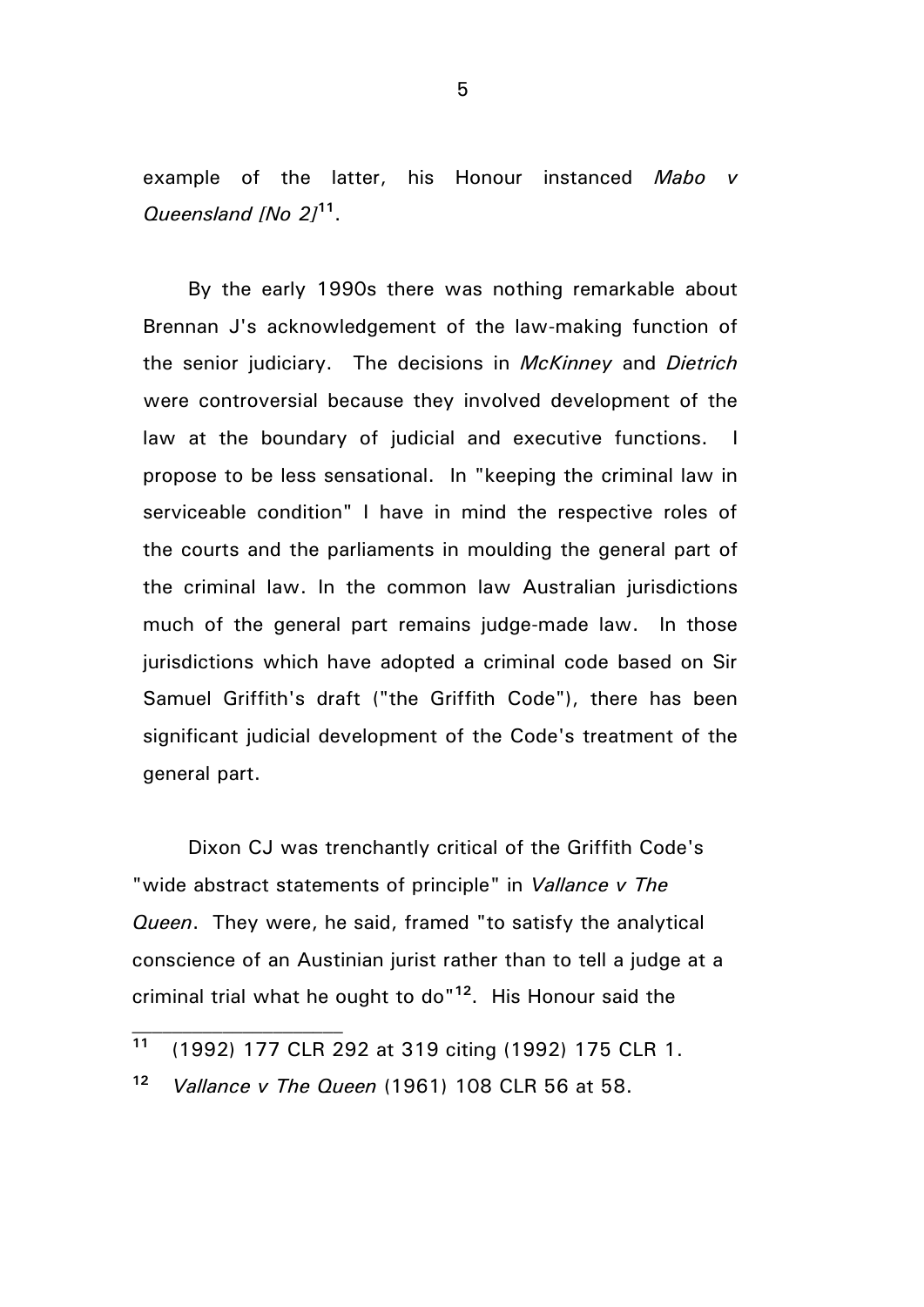principles provided no assistance in answering a question which he mischievously described as "one of the simplest problems of the criminal law" **<sup>13</sup>**: in a prosecution for unlawful wounding was it incumbent on the Crown to prove that the accused's intent in firing a weapon was to wound or was it sufficient to prove the wounding was the result of an intentional act unaccompanied by a specific intent**<sup>14</sup>**? Dixon CJ's view of the utility of the statutory statement of wide abstract statements of principle governing criminal responsibility is criticised, by those who favour the rationalisation of the criminal law, as stalling the cause of codification**<sup>15</sup>** .

Be that as it may, by the late 1980s momentum was building in Australia for codification of the criminal law. The impetus was largely the product of the increase in the volume of Commonwealth criminal law. The *Crimes Act* 1914 (Cth) provided for the principles of the common law with respect to criminal liability to apply to the offences for which it provided**<sup>16</sup>**. However, the Commonwealth had enacted a great

**<sup>15</sup>** Hemming, *When is a Code a Code*? (2010) Deakin Law Review Vol 15 No 1 65 at 77; Leader-Elliott, "Benthamite Reflections on Codification of the General Principles of Criminal Liability: Towards the Panopticon", (2006) 9 Buffalo Criminal Law Review 391 at 450.

**<sup>13</sup>** *Vallance v The Queen* (1961) 108 CLR 56 at 58.

**<sup>14</sup>** (1961) 108 CLR 56 at 67.

**<sup>16</sup>** *Crimes Act* 1914 (Cth), s 4.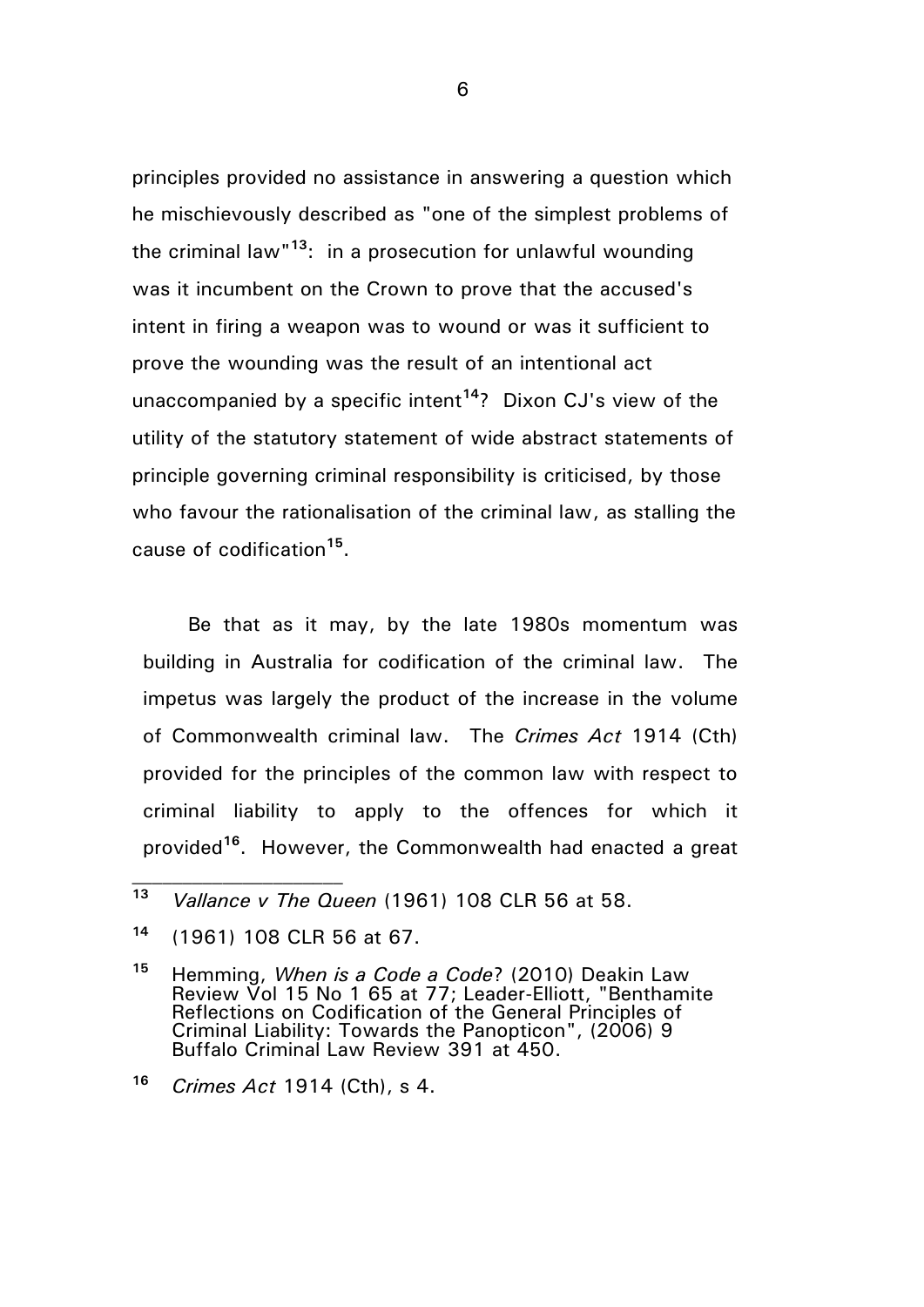many offences across a range of statutes. Liability for these offences was subject to s 80 of the *Judiciary Act* 1903 (Cth), which picked up the common law in Australia as modified by the statute law in force in the State or Territory concerned. In the result, offences against Commonwealth law were subject to differing principles of criminal responsibility depending upon the jurisdiction in which the prosecution was brought. This situation was understandably considered to be unsatisfactory.

A committee chaired by Sir Harry Gibbs was appointed by the Commonwealth Attorney-General to review Commonwealth criminal law. The Committee addressed the principles of criminal responsibility in an Interim Report. Annexed to that Report was a draft bill for the amendment of the *Crimes Act* 1914 (Cth) by the inclusion of provisions governing criminal responsibility for Commonwealth offences. The proposals in the draft Bill were modest in comparison with the scheme of Ch 2 the *Criminal Code* (Cth) ("the Code"), which now governs the principles of criminal responsibility for all offences against Commonwealth law.

The Gibbs Committee delivered its Interim Report in mid-1990. This was at a time when there was interest across the Australian jurisdictions in the uniform codification of the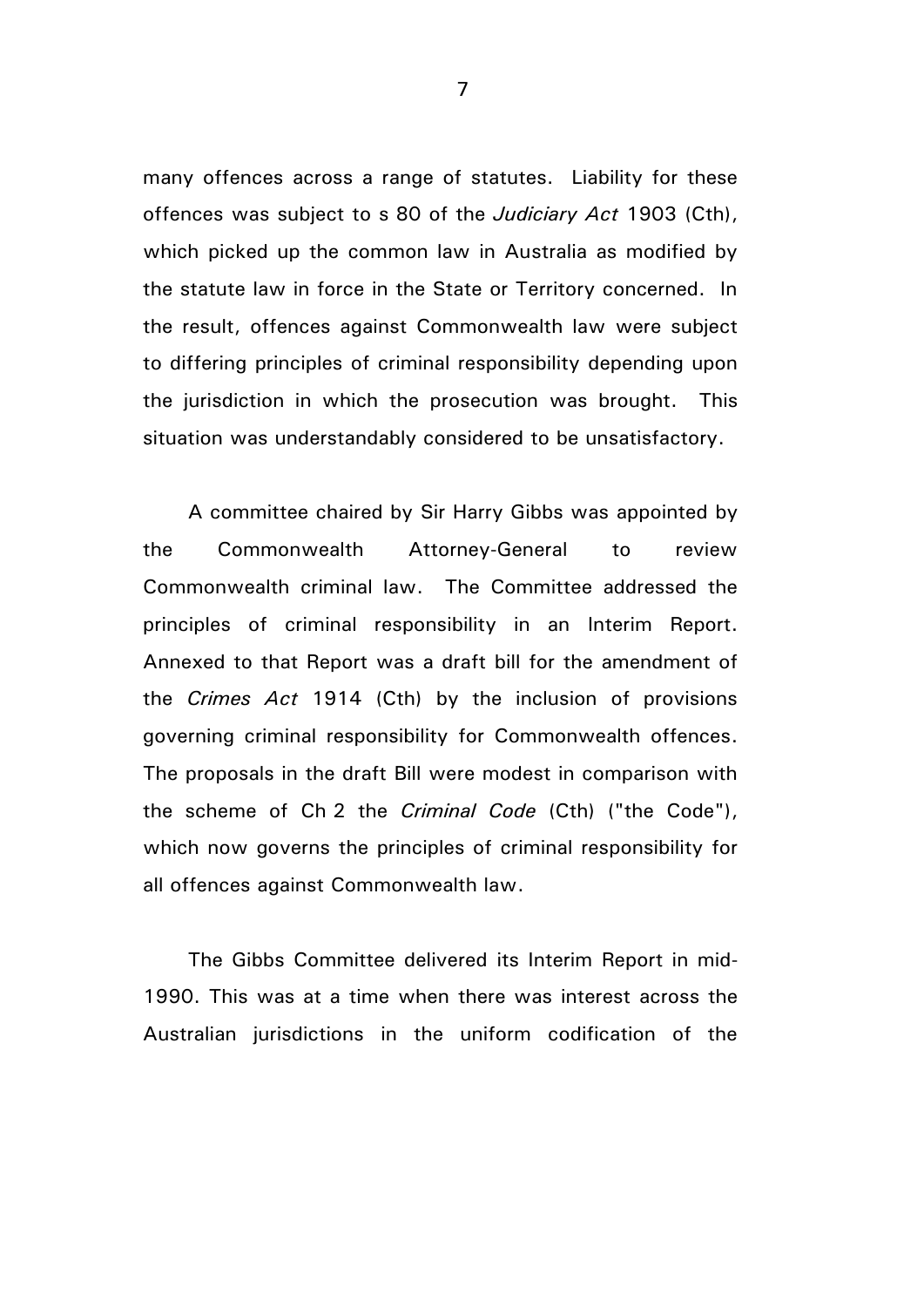criminal law**<sup>17</sup>**. The Standing Committee of Attorneys-General ("SCAG") placed the issue on its agenda. Subsequently, SCAG established the Criminal Law Officers Committee ("the CLOC"), later the even more euphoniously named Model Criminal Code Officers Committee ("the MCCOC"), to develop a model criminal code.

The CLOC commenced its work by giving priority to the principles of criminal liability. It produced its Final Report on this topic in December 1992. Its recommendations, with comparatively little alteration, were adopted by the Commonwealth and enacted as Ch 2 of the Code.

The scope of Ch 2 is ambitious. It is expressed to contain all the general principles of criminal responsibility that apply to any Commonwealth offence**<sup>18</sup>**. Its commencement was staged to allow for the re-drafting of offences to align them with the new conceptual framework. Chapter 2 has applied generally since 15 December 2001**<sup>19</sup>**. As Professor Leader-Elliott, author of the *Practitioner's Guide to the Code*, observes, Ch 2 is a

**<sup>17</sup>** Criminal Law Officers Committee, *Chapter 2 General Principles of Criminal Responsibility*, Final Report, (1992) at (i).

**<sup>18</sup>** *Criminal Code* (Cth), s 2.1.

**<sup>19</sup>** Attorney-General's Department, *The Commonwealth Criminal Code A Guide for Practitioners*, March 2002 at (i).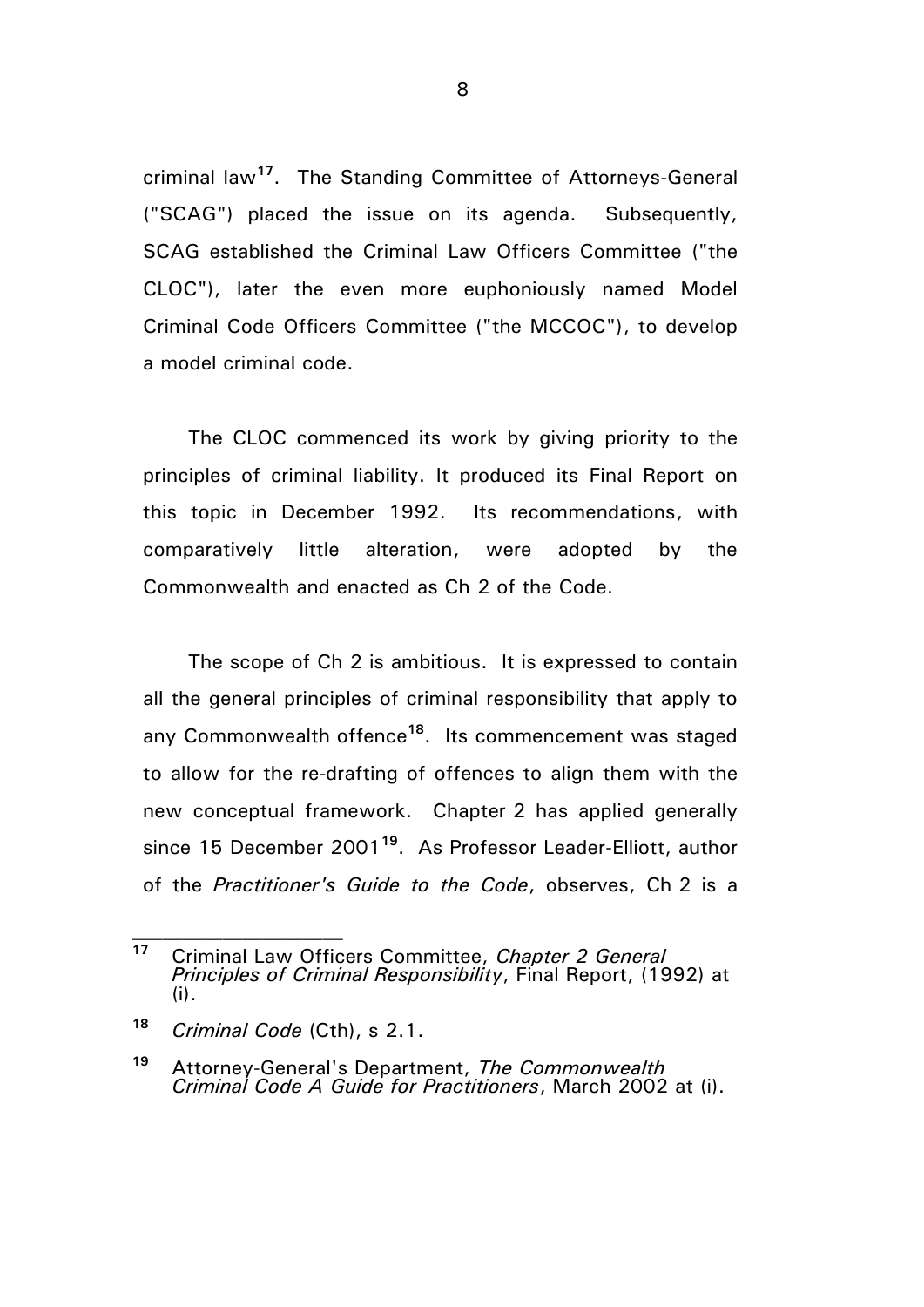more completely articulated statement of the elements of liability than the American Model Penal Code or the UK Draft Criminal Code proposed by the English Law Commission in 1989**<sup>20</sup>** . He points out that codification always has as its object the exertion of control over the interpretative discretion of courts**<sup>21</sup>**. While Professor Leader-Elliott sees Ch 2 as falling short of the Benthamite panopticon, he considers that it does hold the promise, and the threat, of "more transparent communication between legislature and courts"**<sup>22</sup>** .

The Australian Capital Territory has enacted a Criminal Code along the lines of the Model Criminal Code. The Northern Territory has adopted parts of Ch 2 in its Criminal Code. Other jurisdictions have adopted parts of the Model Criminal Code selectively. However, no other jurisdiction has adopted Ch 2 of the Model Criminal Code, a circumstance that

**<sup>20</sup>** Leader-Elliott, "Benthamite Reflections on Codification of the General Principles of Criminal Liability: Towards the Panopticon", (2006) 9 Buffalo Criminal Law Review 391.

**<sup>21</sup>** Leader-Elliott, "Benthamite Reflections on Codification of the General Principles of Criminal Liability: Towards the Panopticon", (2006) 9 Buffalo Criminal Law Review 391 at 403.

**<sup>22</sup>** Leader-Elliott, "Benthamite Reflections on Codification of the General Principles of Criminal Liability: Towards the Panopticon", (2006) 9 Buffalo Criminal Law Review 391 at 404.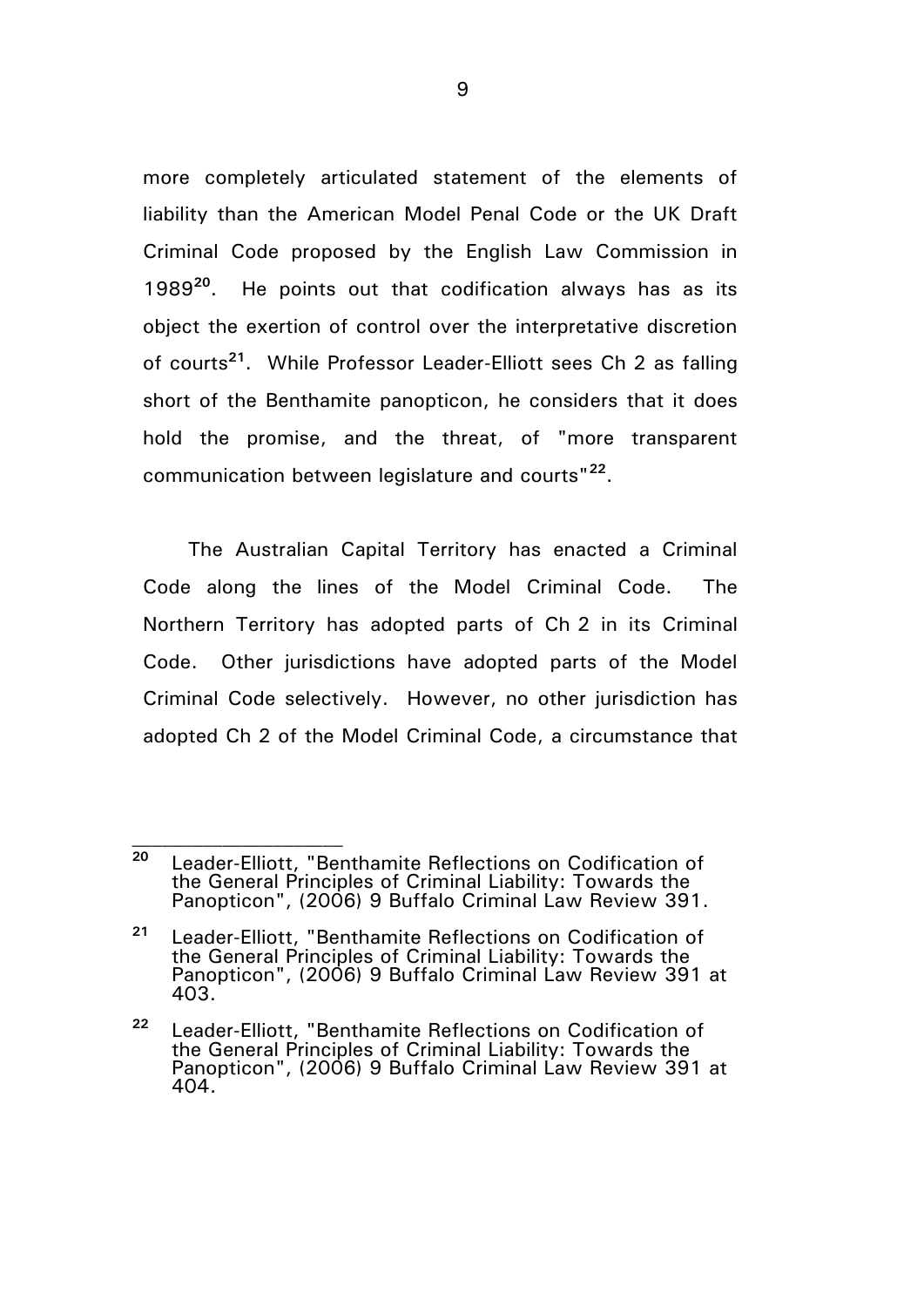has attracted criticism**<sup>23</sup>** . Nevertheless, there may be reasons apart from inertia which explain the limited uptake of Ch 2. The inflexibility associated with the codification of the general principles of criminal responsibility can make faint-hearted, practising criminal lawyers nervous.

Professor HLA Hart suggests that "we should not cherish, even as an ideal, the conception of a rule so detailed that the question of whether it applie[s] or not to a particular case [is] always settled in advance, and never involve[s], at the point of actual application, a fresh choice between open alternatives." **24** Memorably, Professor Hart considers: "it is a feature of the human predicament (and so of the legislative one) that we labour under two connected handicaps whenever we seek to regulate, unambiguously and in advance, some sphere of conduct by means of general standards"**<sup>25</sup>**. The first handicap is "our relative ignorance of fact" and the second "our relative indeterminacy of aim"**<sup>26</sup>** .

- **<sup>24</sup>** Hart, *The Concept of Law*, 2nd ed (1994) at 128.
- **<sup>25</sup>** Hart, *The Concept of Law*, 2nd ed (1994) at 128.
- **<sup>26</sup>** Hart, *The Concept of Law*, 2nd ed (1994) at 128.

**<sup>23</sup>** Law Council of Australia, *Effectiveness of Chapter Two of the Model Criminal Code*, Attorney-General's Department, 19 December 2008.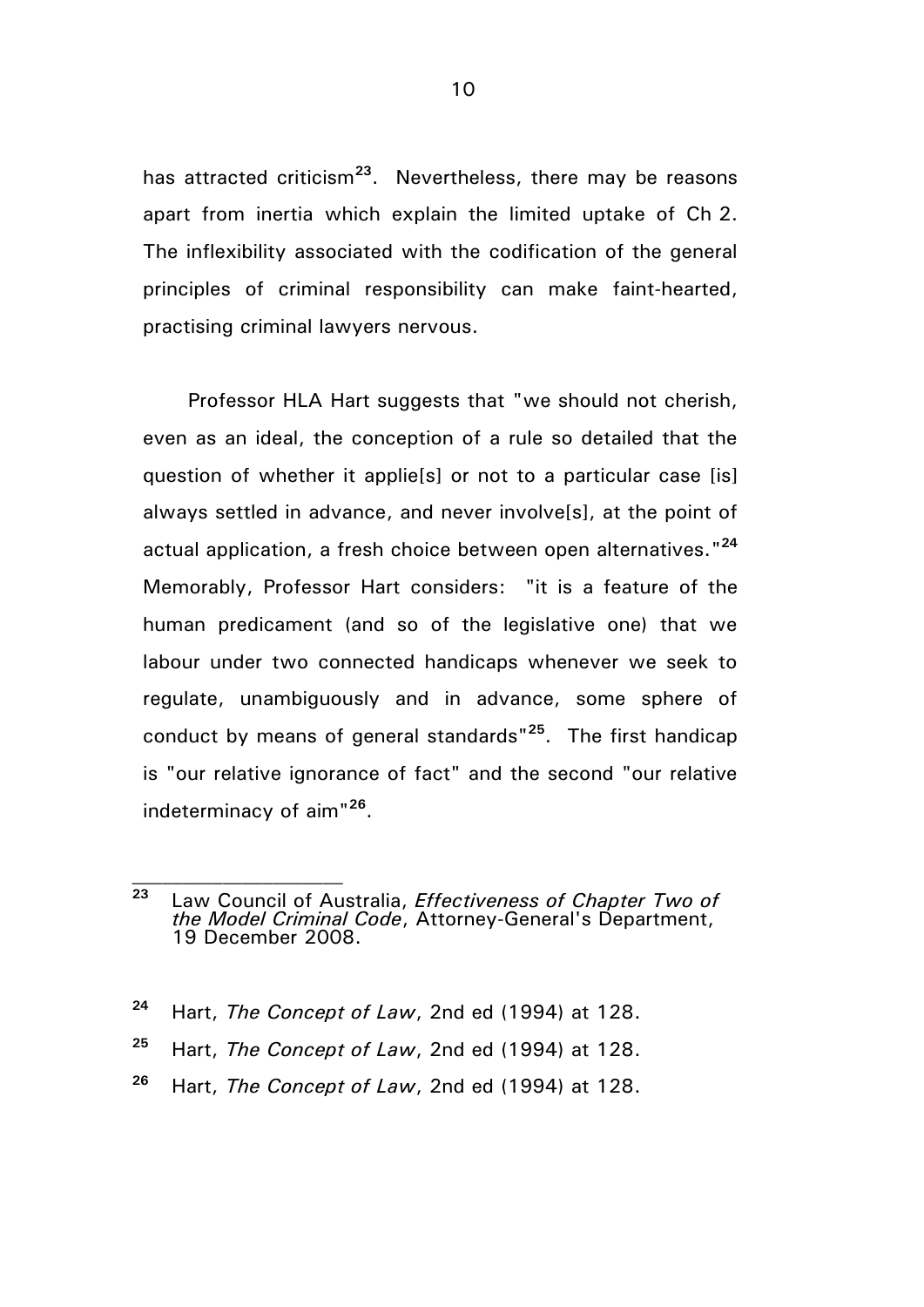The arguments in favour of codification derive from democratic ideals that have not changed since Jeremy Bentham expounded them: the law is made accessible to the interested citizen who wishes to know it and law-making is taken out from the hands of judges and restored to the parliament.

Among the modern champions of codification is the eminent criminal lawyer Professor Andrew Ashworth. Professor Ashworth is critical of the absence of statutory definition of key concepts in the general part of the criminal law**<sup>27</sup>** . He sees the judiciary and the parliament as engaged in a "power-sharing" relationship in which the parliament has allowed the balance to tilt too much in favour of the judiciary**<sup>28</sup>** . He is particularly critical of the flexibility with which judges approach the interpretation of statutes, complaining that**<sup>29</sup>**:

"Many judges seem to regard it as part of their task to ensure that manifest rogues and villains are convicted and duly sentenced."

**<sup>27</sup>** Ashworth, *Interpreting Criminal Statutes: A Crisis of Legality?*, (1991) 107 LQR 419 at 421.

**<sup>28</sup>** Ashworth, *Interpreting Criminal Statutes: A Crisis of Legality?*, (1991) 107 LQR 419 at 423.

**<sup>29</sup>** Ashworth, *Interpreting Criminal Statutes: A Crisis of Legality?*, (1991) 107 LQR 419 at 436.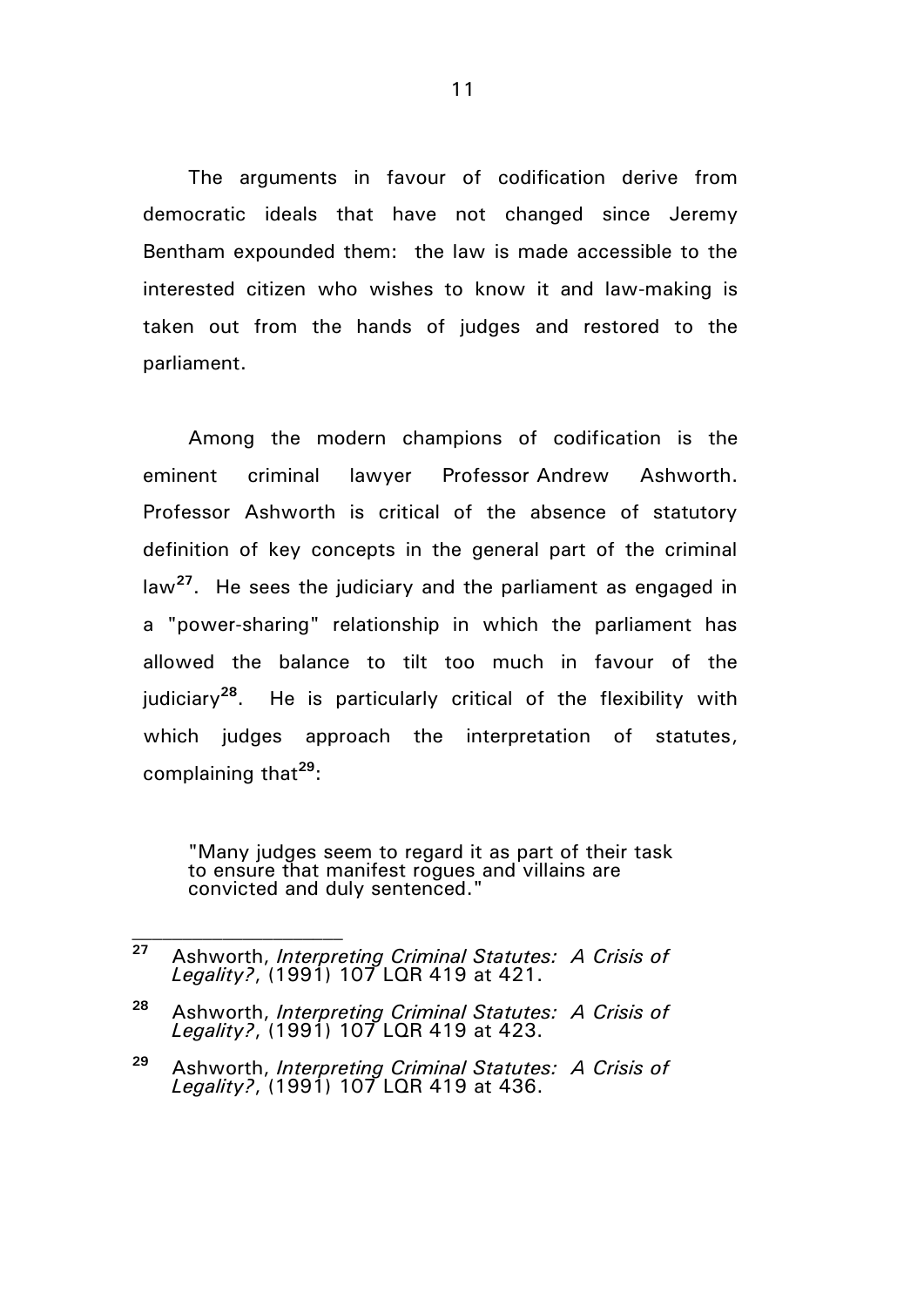For Professor Ashworth, too many cases can be explained by "result-pulled reasoning". It is, he says, undemocratic and unconstitutional that the judiciary should wield the power that they do over the "outer limits" of the criminal law**<sup>30</sup>** . Professor Leader-Elliott is of the same view, arguing that the Code enables the legislature to reclaim from courts the authority to define the grounds of criminal liability**<sup>31</sup>** .

Matthew Goode was the South Australian representative on the MCCOC and is acknowledged as a driving force behind the draft of the commentary accompanying the Final Report on Chapter 2**<sup>32</sup>**. He has written about the work of the MCCOC and, more generally, on the rationales for codification**<sup>33</sup>** . Goode identifies two further advantages of codification. First, the statement of the law in plain English means that it is not only accessible to the interested citizen but she or he can understand it without the need of a commentary. Secondly, to

**<sup>30</sup>** Ashworth, *Interpreting Criminal Statutes: A Crisis of Legality?*, (1991) 107 LQR 419 at 436.

**<sup>31</sup>** Leader-Elliott, "Benthamite Reflections on Codification of the General Principles of Criminal Liability: Towards the Panopticon", (2006) 9 Buffalo Criminal Law Review 391 at 396.

**<sup>32</sup>** Criminal Law Officers Committee, *Chapter 2 General Principles of Criminal Responsibility*, Final Report, (1992) at (iii).

**<sup>33</sup>** Goode, "Codification of the Criminal Law?", (2004) 28 Crim LJ 226.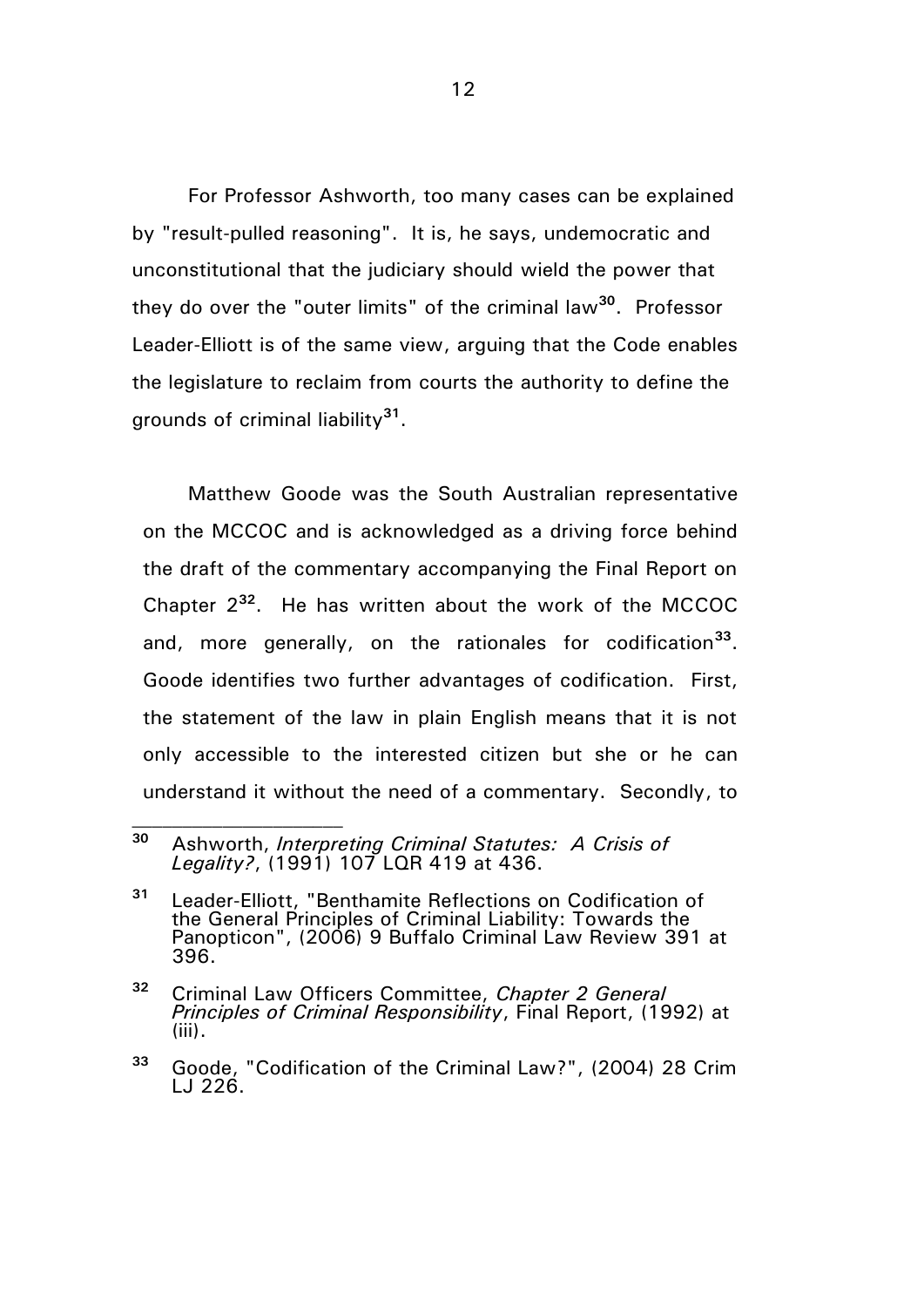use his expression, a Code is "cheap to buy": by distilling and systematising the principles, Goode argues, the courts are spared the costly work of trawling back through the law reports over centuries in order to decide cases. The cost and length of trials and appeals, he suggests, will be reduced significantly in the medium to longer term**<sup>34</sup>** .

For my part, the arguments based on accessibility and ease of understanding are oversold. It may be that in the late 18th and early 19th centuries, when Bentham was writing, the general part of the criminal law was a mystery to those outside its profession. At the time the body of criminal law principles that we take as given, including features as fundamental as the presumption of innocence and the standard of proof, had not made their appearance. There was lacking a coherent concept of the mental element of criminal responsibility. It is fair to say that overarching conceptions of criminal liability did not emerge before the publication of Sir James Fitzjames Stephen's *General View of the Criminal Law* in 1863**<sup>35</sup>** . The refinement of these conceptions has been a continuing project. The distinction between intention and recklessness was being worked out through much of the last century.

**<sup>34</sup>** Goode, "Codification of the Criminal Law?", (2004) 28 Crim LJ 232.

**<sup>35</sup>** Smith, *Lawyers, Legislators and Theorists*, (1998) at 19.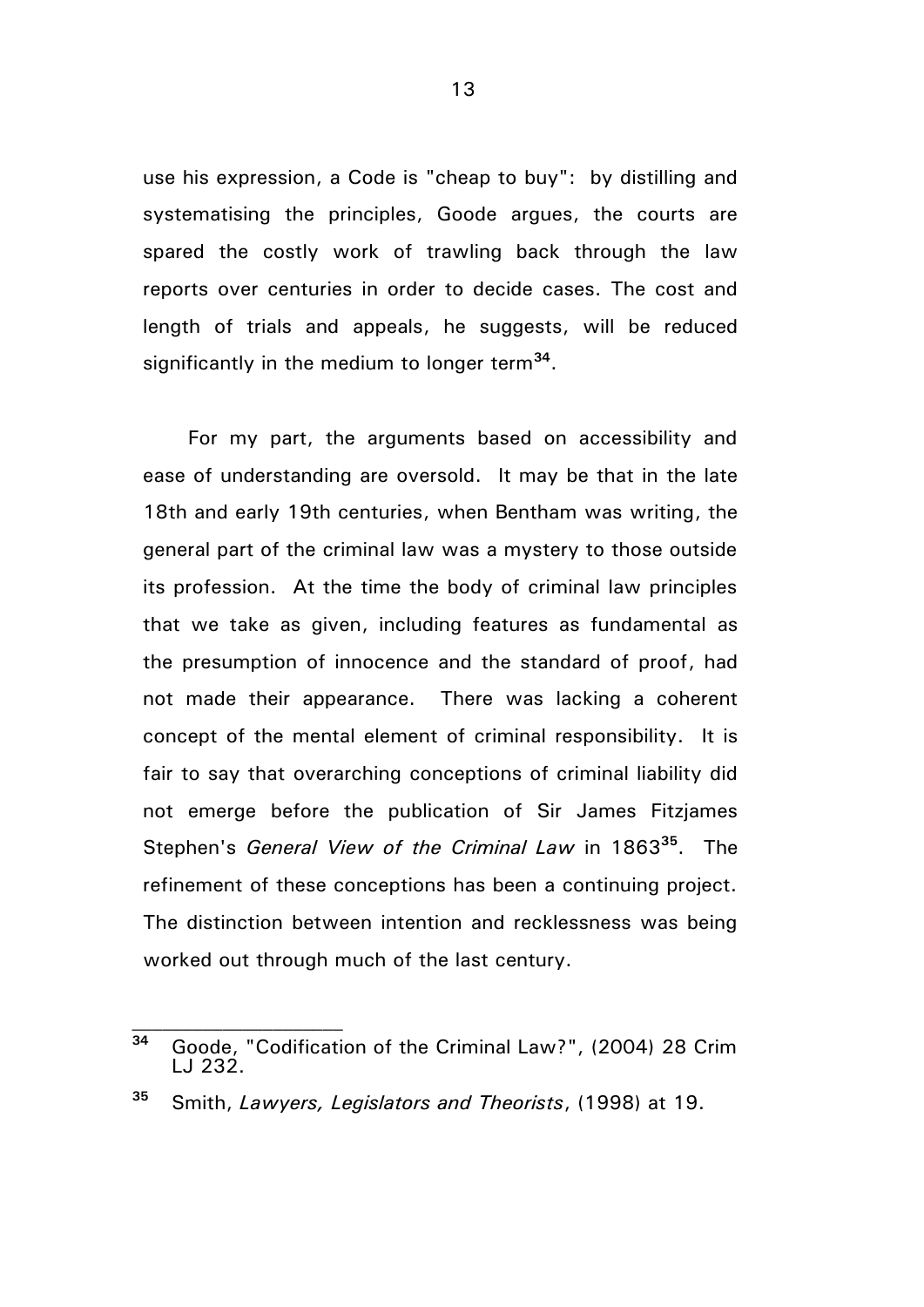The general part of the criminal law may have been recherché in the coffee houses frequented by interested citizens in Bentham's day. It was not by the late twentieth century. It was well explained in the leading texts in terms that were not beyond the grasp of the hypothesised interested citizen. The notion that the same interested citizen might acquire a meaningful understanding of the reach of the criminal law by reading Ch 2 of the Code has an air of unreality to it.

Proponents of codification acknowledge the shortcomings of the Griffith Code. I am conscious that practitioners in Griffith Code jurisdictions will bridle at the suggestion of any deficiency in their Code. Nonetheless, it has needed judicial surgery, of the kind that Professor Ashworth would characterise as an abuse of power, to bring it into line with contemporary standards with respect to criminal responsibility.

Sir Samuel Griffith sought to distil common law principles as they were understood in 1897, reflecting in large measure Sir James Fitzjames Stephen's draft criminal code. Stephen was a member of the Court for Crown Cases Reserved that decided *Tolson,* holding that the criminal law recognised a defence of honest and reasonable mistake of fact**<sup>36</sup>**. The *Criminal Code* (Q), reflecting best practice at the date of its

**<sup>36</sup>** *R v Tolson* (1889) 23 QBD 168.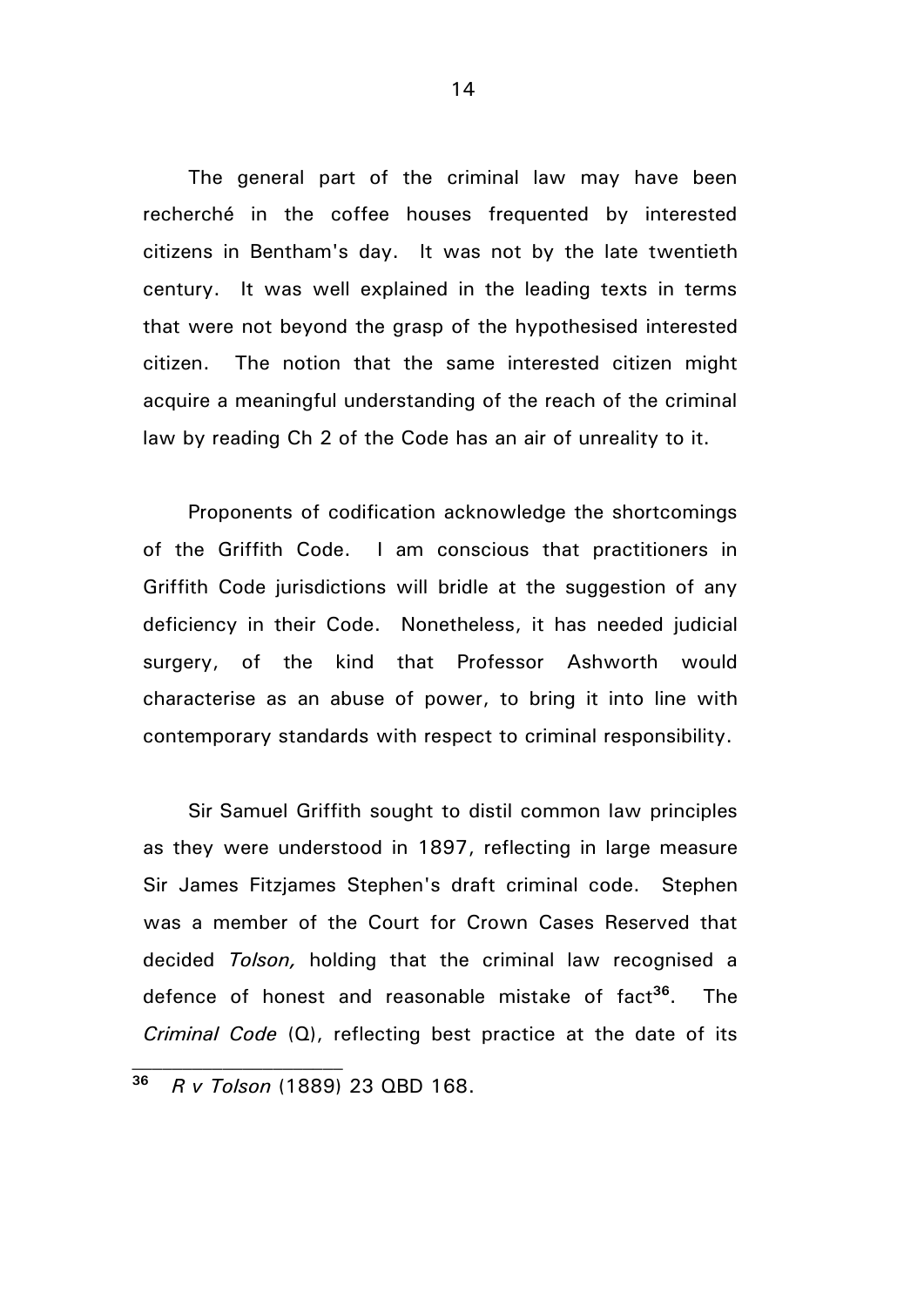enactment, provides that a person is not criminally responsible for an act done under an honest and reasonable, but mistaken, belief in the facts**<sup>37</sup>**. What the *Criminal Code* (Q) did not provide, because its time had not yet come, was that the duty of the prosecution to prove the accused's guilt extends to negativing matters of excuse or defence.

It is easy to overlook how recent are some of the assumptions that we take as fundamental in the general part of the criminal law. To our ears, Swift J's charge to the jury at the trial of Reginald Woolmington is startling**<sup>38</sup>** . Woolmington, a 21 year-old man of unblemished character, claimed that the shot that fatally wounded his young wife had been fired accidentally. Justice Swift instructed the jury that the killing of a human being is homicide and that all homicide is presumed to be malicious and murder. Once the fact of the killing was proved, all the circumstances, accident, necessity or infirmity fell to be satisfactorily proved by the prisoner because the law presumed malice unless the contrary appeared**<sup>39</sup>** .

**<sup>37</sup>** *Criminal Code* (Q), s 24.

**<sup>38</sup>** *Woolmington v Director of Public Prosecutions* [1935] AC 462 at 472-473.

**<sup>39</sup>** *Woolmington v Director of Public Prosecutions* [1935] AC 462 at 465.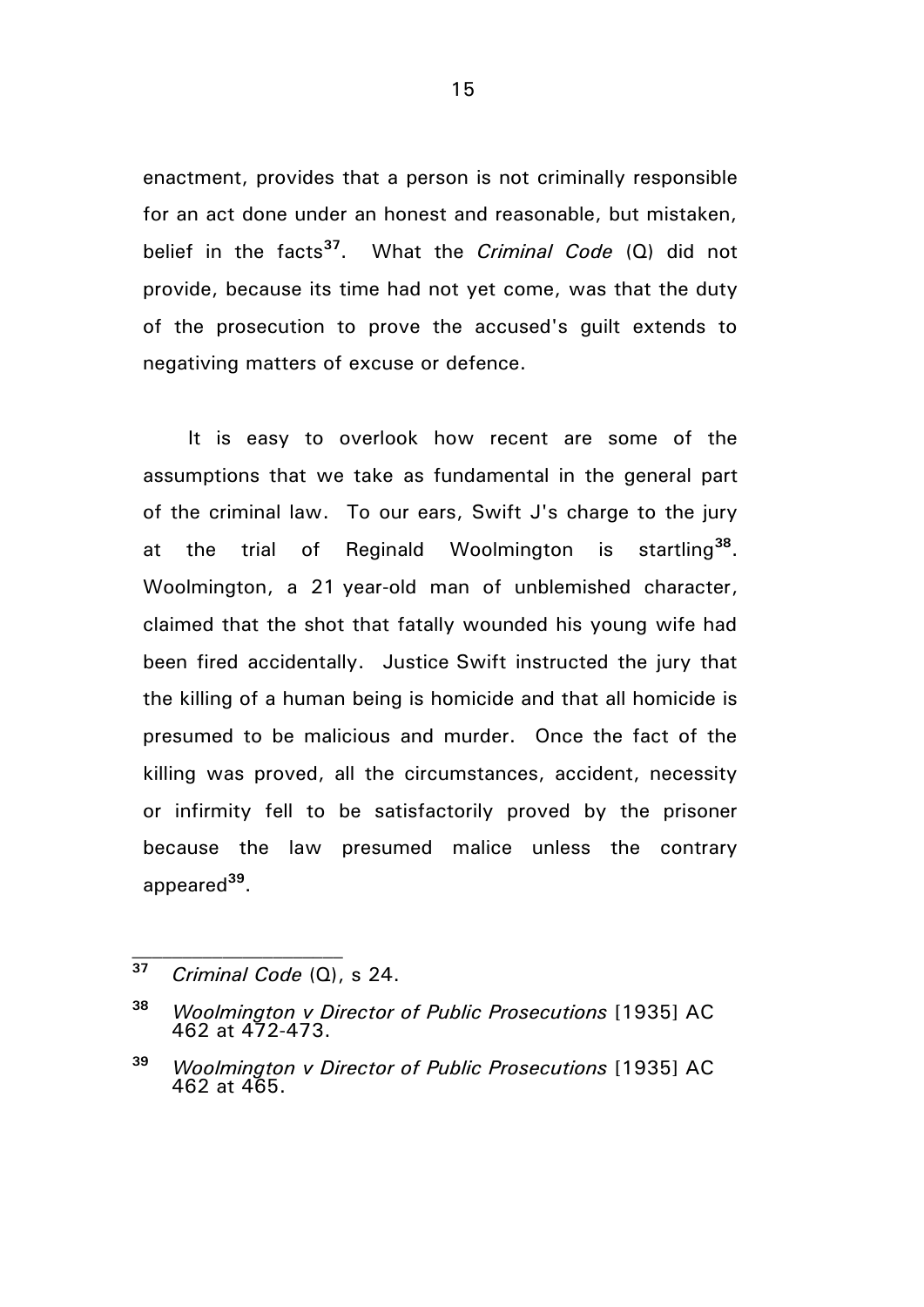Justice Swift's statement of the law was taken from Sir Michael Foster's *Crown Law,* which was first published in 1762. In the 150 years that followed no learned text writer had doubted it. In that most famous of statements in the criminal law, Viscount Sankey, with allowable hyperbole, described the golden thread as always having been visible**<sup>40</sup>** . This after a careful exposition of authority dating back to the time of King Canute, which demonstrated that no one had ever perceived it to be thus. The reality is that by 1935 it no longer accorded with the values of English society that Reginald Woolmington should be hanged following a trial at which the prosecution had not been required to prove that Violet Woolmington's death was not accidental. The decision profoundly altered the landscape of the criminal trial in England and here. Like all common law development it can be criticised as piecemeal. Democrats can say any change in proof of criminal responsibility was a matter for Westminster. Reginald Woolmington was no doubt grateful that the law had the capacity to be moulded to do justice in the circumstances of his case.

Two years after *Woolmington* was handed down, a man named Henry Mullen fatally shot a man named Ernest Brown in

**<sup>40</sup>** *Woolmington v Director of Public Prosecutions* [1935] AC 462 at 481.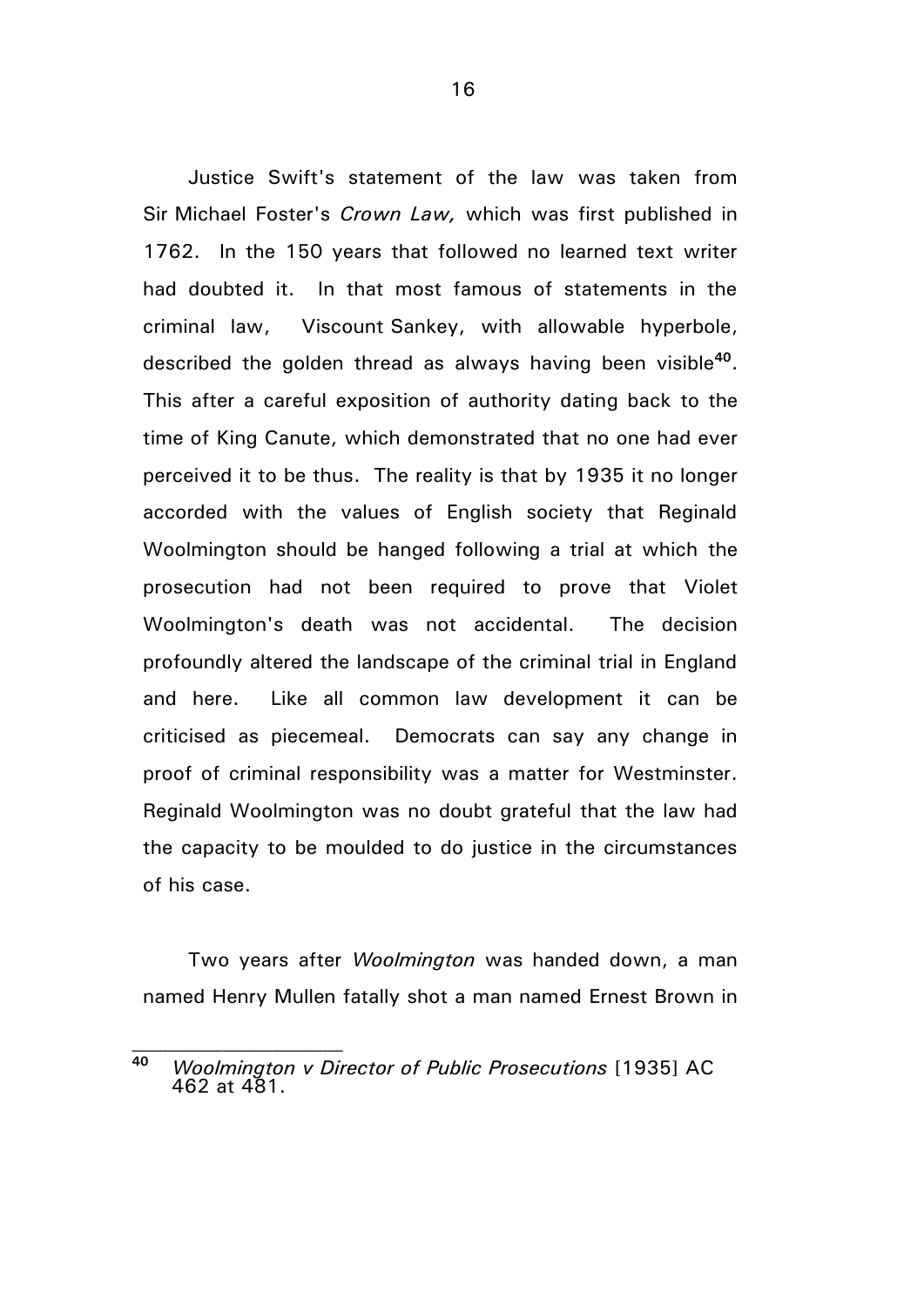Queensland**<sup>41</sup>** . Mullen was indicted for wilful murder. Like Reginald Woolmington, it was Mullen's case that the discharge of the gun was accidental. Section 291 of the *Criminal Code* (Q) provides that "it is unlawful to kill any person unless such killing is authorised or justified or excused by law". At Mullen's trial the jury were directed in conformity with the Code that the burden of proving authority, justification or excuse rested on Mullen. The Court of Criminal Appeal of Queensland allowed Mullen's appeal against his conviction on the strength of *Woolmington*. The prosecution sought special leave to appeal to the High Court contending, perhaps understandably, that *Woolmington* did not apply in the face of the Code.

Advocates of codification have not forgiven Sir Owen Dixon for his analysis in *Vallance*. Logically they should also deplore his analysis in *Mullen*. His Honour acknowledged that "[i]t is true that in [the Code's] text there may be traced a belief on the part of the framers that the rule of law was otherwise", a belief which his Honour observed had been very generally held. Nonetheless, he concluded that the Code did not necessarily imply a principle that the burden was on the prisoner to prove accident or provocation**<sup>42</sup>** . The creativity of

**<sup>41</sup>** *R v Mullen* (1938) 59 CLR 124.

**<sup>42</sup>** *The King v Mullen* (1938) 59 CLR 124 at 136.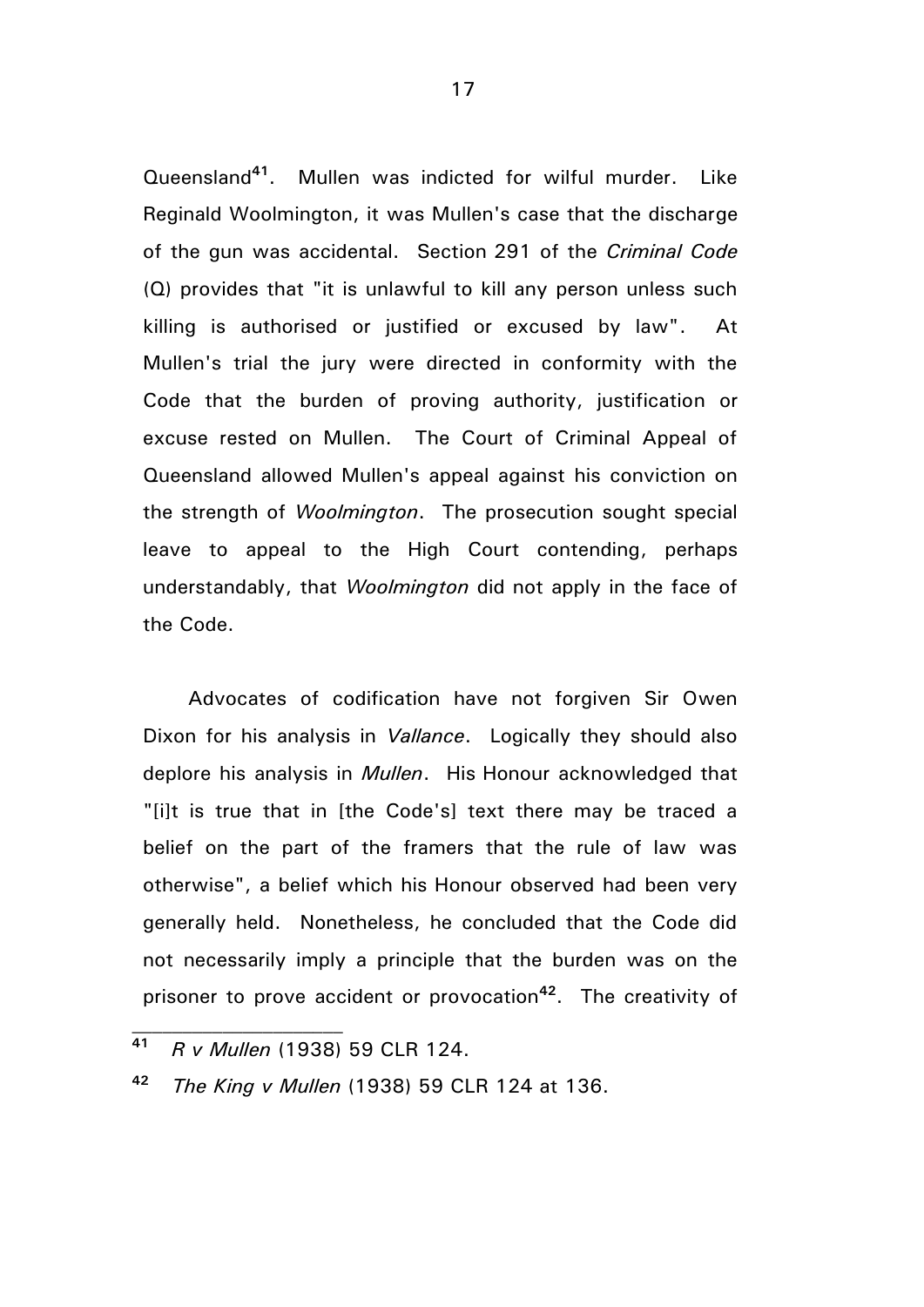the judiciary, or as Jeremy Bentham would have it, their licentious interpretation of criminal statutes**<sup>43</sup>**, permitted values that had come to be fundamental over the course of the last century to be read into the Griffith Code.

The principles of the Model Criminal Code are drawn from Brennan J's analysis in *He Kaw Teh v The Queen***<sup>44</sup>** . It is a masterly exposition of principles that have been understood for half a century and which remain pertinent today. Nonetheless, given Sir Gerard Brennan's belief that the genius of the common law is its capacity to adapt to unforseen change, there is some irony in his analysis in *He Kaw Teh* serving as a template for codification of the entire body of the law governing criminal responsibility.

The risk that codification freezes the development of the law is well understood**<sup>45</sup>** and was appreciated by the MCCOC. Goode proposes that the risk can be addressed by the parliaments in jurisdictions which adopt the Model Criminal Code establishing a Standing Committee to ensure that it is reviewed and kept up to date**<sup>46</sup>** . Of course, history does not

Footnote continues

**<sup>43</sup>** Bentham, *Of Laws in General*, HLA Hart ed (1970) at 240.

**<sup>44</sup>** (1985) 157 CLR 523 at 564-582.

**<sup>45</sup>** Fisse, *Howard's Criminal Law*, 5th ed (1990) at 5.

**<sup>46</sup>** Goode, "Codification of the Criminal Law?", (2004) 28 Crim LJ 226 at 233.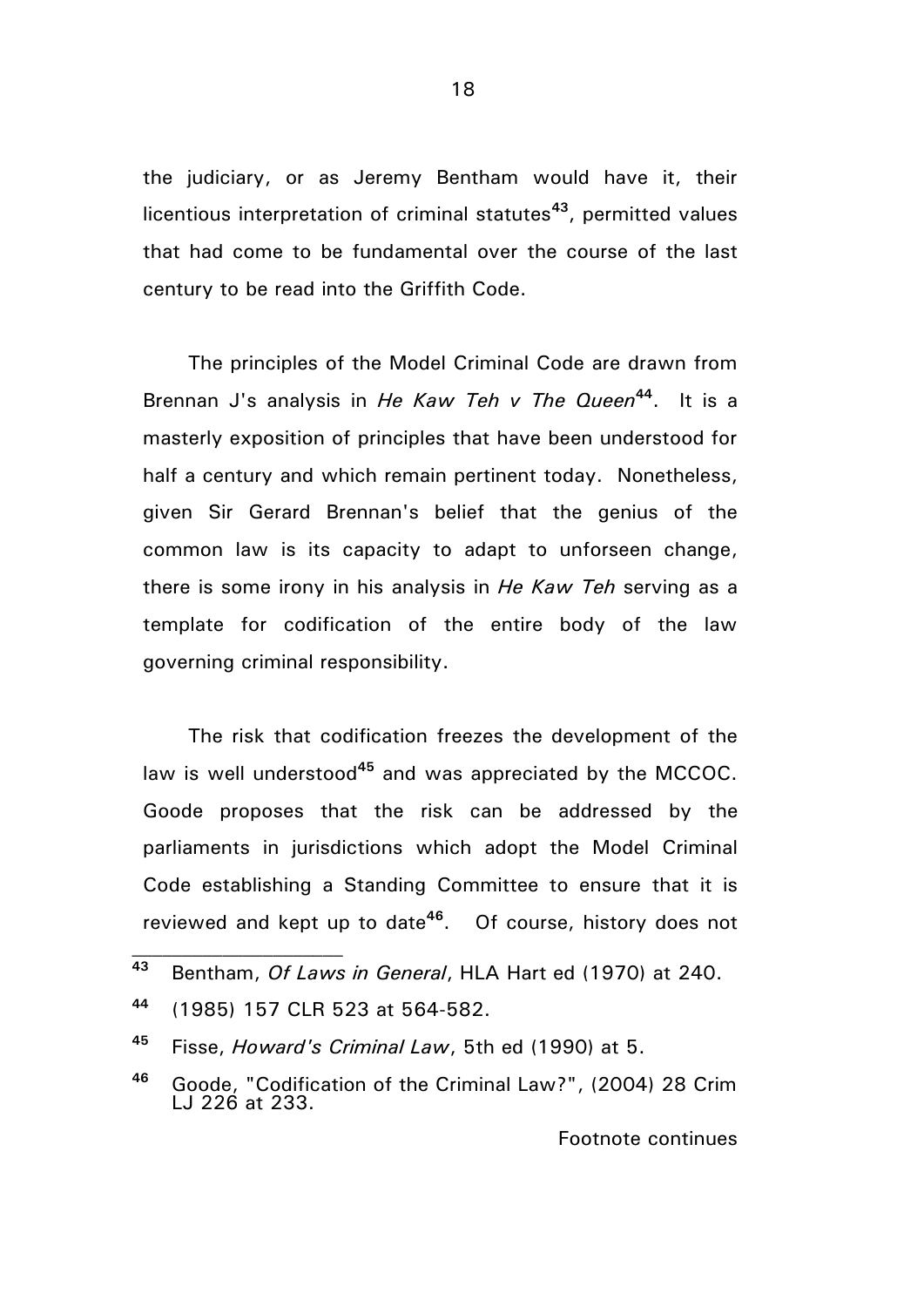suggest that the orderly revision of the criminal law, in response to the considered reports of law reform commissions and the like, is likely to be high on the political agenda.

History does show that parliaments can respond swiftly to enact legislation to deal with matters of perceived public concern. In 1998, the New South Wales Parliament enacted the *Home Invasion (Occupants Protection) Act* 1998 (NSW), at a time when the expression "home invasion" had acquired currency. It followed highly publicised incidents in which occupiers had used deadly force to repel an intruder. The Act declared as the public policy of New South Wales that its citizens have a right to enjoy absolute safety from attack by intruders within the citizen's dwelling house**<sup>47</sup>** . It conferred immunity from criminal liability in stated circumstances**<sup>48</sup>** . The *Home Invasion (Occupants Protection) Act* was not a model of good law-making and it was gracefully repealed in 2001 by the device of codifying the law of self-defence in Div 7 of Pt 11 of the *Crimes Act* 1900 (NSW).

**<sup>47</sup>** *Home Invasion (Occupants Protection) Act* 1998 (NSW), s 5.

**<sup>48</sup>** *Home Invasion (Occupants Protection) Act* 1998 (NSW), s 9.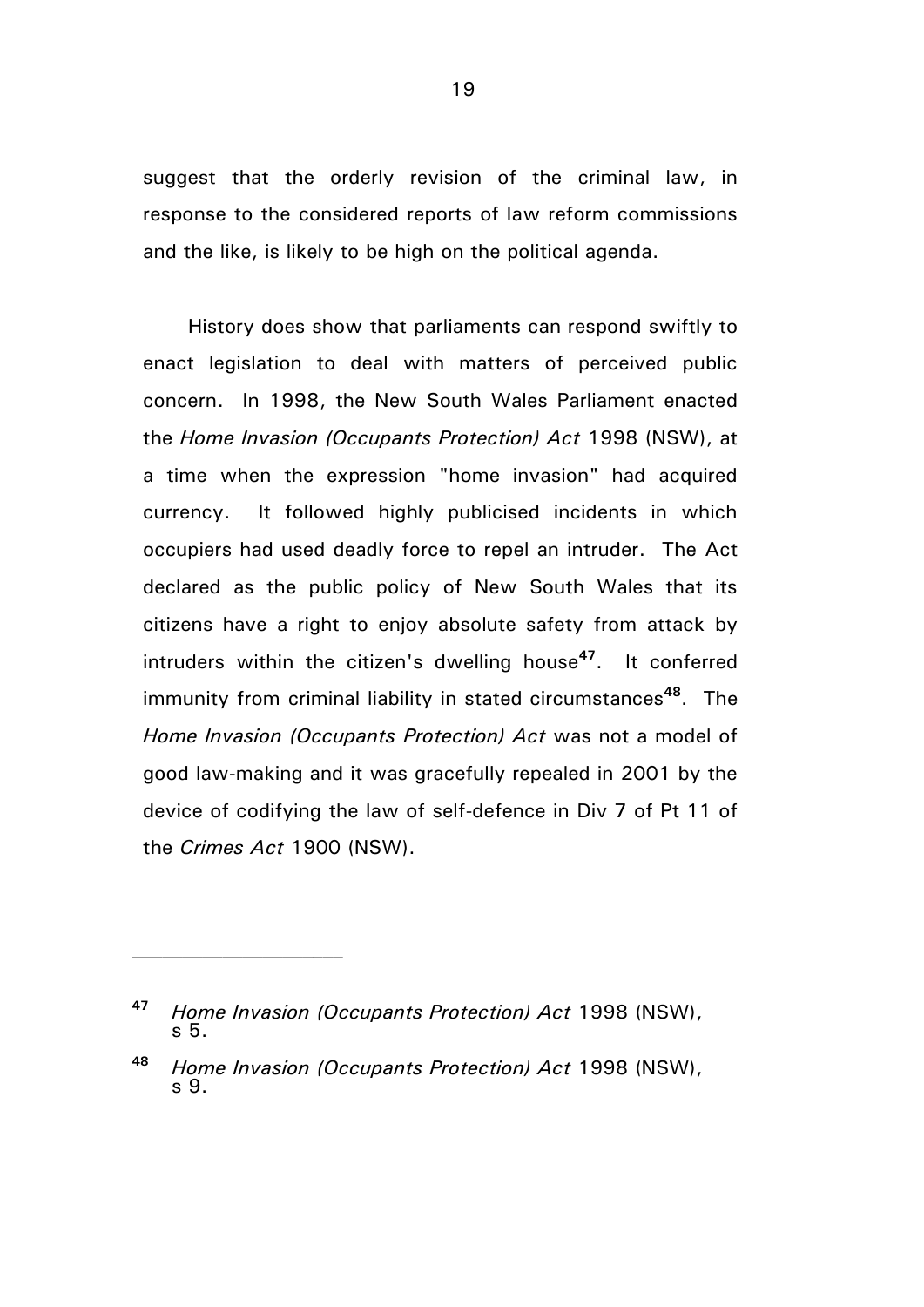When Brennan J spoke of keeping the common law in serviceable condition, his Honour was at pains to distinguish the contemporary values of society with which the court is concerned from transient notions that emerge in reaction to a particular event or are inspired by a publicity campaign generated by an interest group. His Honour had in mind the "relatively permanent values of the Australian community". He acknowledged that the perception of those values may be coloured by the opinion of individual judges. He pointed out that the application of principle and the collegiate nature of appellate work tends against courts misapprehending these relatively permanent values**<sup>49</sup>**. Judges do not approach the development of the criminal law as an open canvas. They are working within a system that favours cautious, incremental change in response to new circumstances.

Whether one subscribes to Professor Ashworth's Hogarthian view of the judge or not, it remains that codification does not avoid the need for judicial interpretation. And, as the MCCOC recognised, there has to be a "stopping point" in the process of definition**<sup>50</sup>**. For good reason, the MCCOC chose not to deal with the issue which Dixon CJ dismissed as simple in

**<sup>49</sup>** *Dietrich v The Queen* (1992) 177 CLR 292 at 319.

**<sup>50</sup>** Criminal Law Officers Committee, *Chapter 2 General Principles of Criminal Responsibility*, Final Report, (1992) at 13 [202].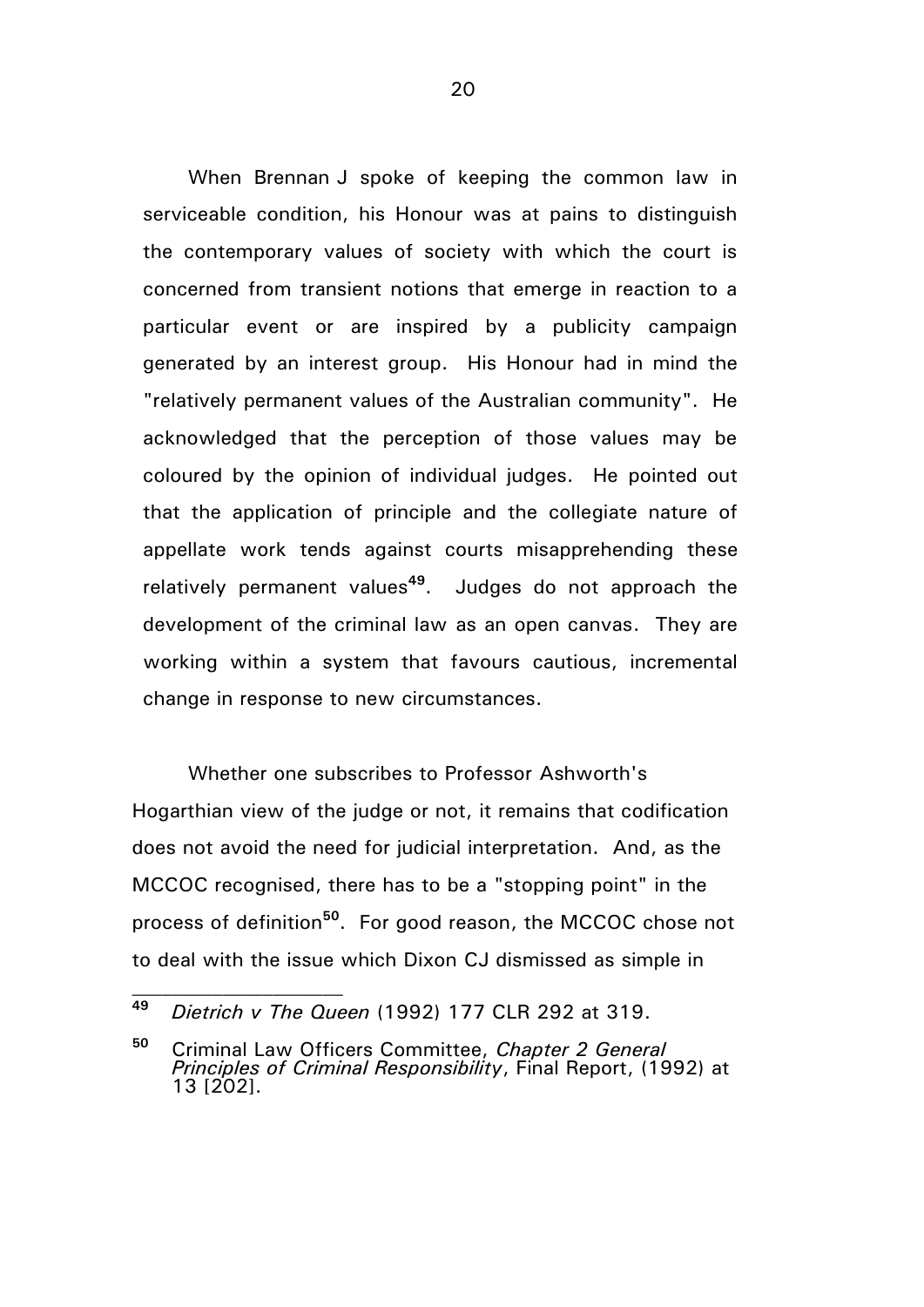*Vallance***<sup>51</sup>** . Chapter 2 provides that a physical element of an offence may be conduct**<sup>52</sup>**. "Conduct" is defined, relevantly, to mean an act or an omission to perform an act**<sup>53</sup>** . The Code does not define what constitutes an act. As the MCCOC's Final Report observes, the philosophy of action is a very complex topic**<sup>54</sup>**. The differing analyses in *Vallance* underline the force of that observation.

The position was clarified in *R v Falconer* by the adoption of Kitto J's concept of "act" in *Vallance*: it was neither restricted to the mere contraction of the trigger finger nor did it extend to the fatal wounding of Mr Falconer<sup>55</sup>. The concept is not readily reduced to statutory definition. The analysis in *Falconer*, a decision concerned with the Griffith Code, sits comfortably with the common law principles stated in *Ryan v The Queen***<sup>56</sup>** . In this and in other respects the application of the general principles of the common law and the Griffith Code have been developed along parallel lines.

- **<sup>51</sup>** (1961) 108 CLR 56 at 58.
- **<sup>52</sup>** *Criminal Code* (Cth), s 4.1(1)(a).
- **<sup>53</sup>** *Criminal Code* (Cth), s 4.1(2).
- **<sup>54</sup>** Criminal Law Officers Committee, *Chapter 2 General Principles of Criminal Responsibility*, Final Report, (1992) at 13 [202].
- **<sup>55</sup>** *R v Falconer* (1990) 171 CLR 30 at 39.
- **<sup>56</sup>** (1967) 121 CLR 205 at 218-219.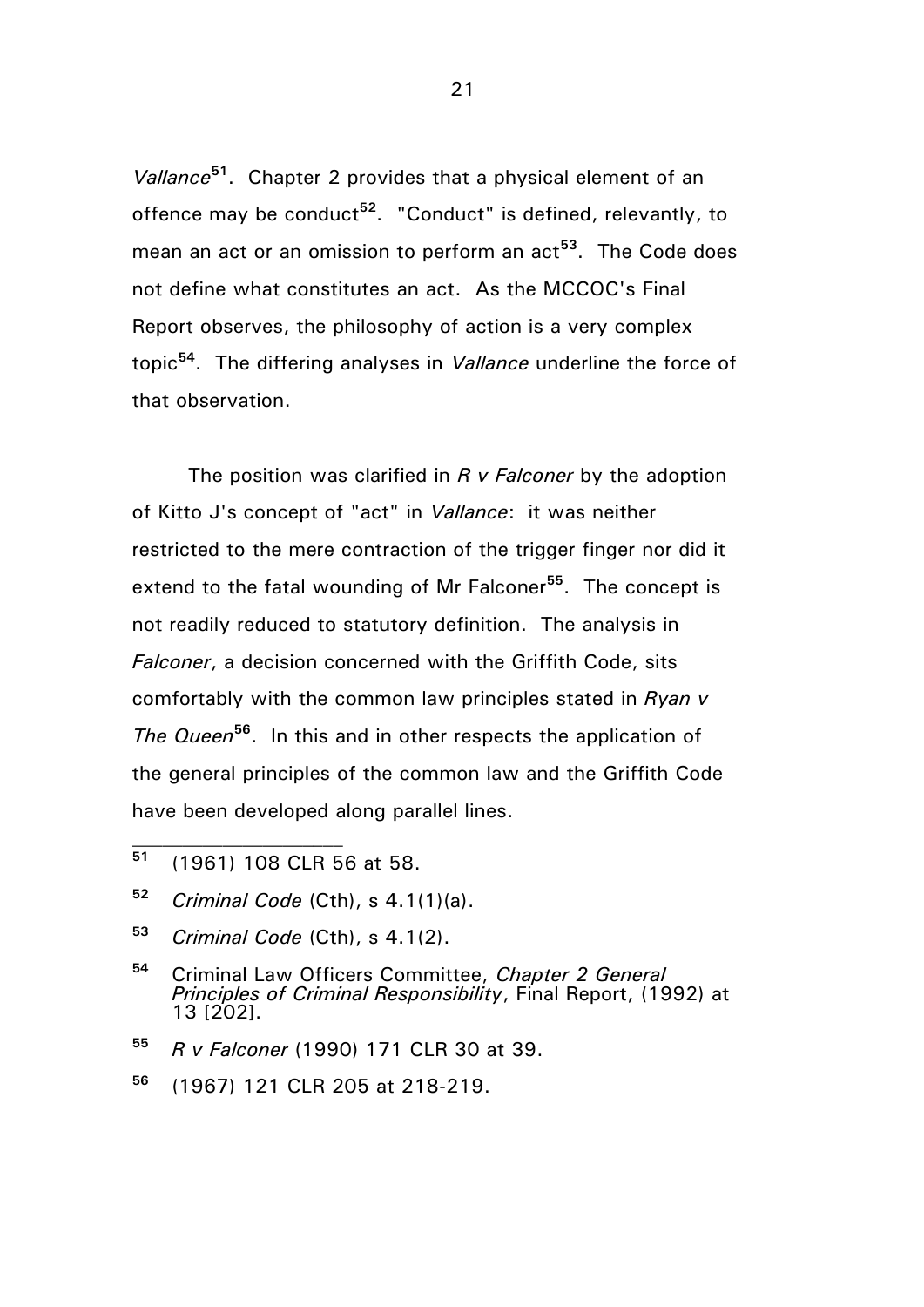Goode insists that the Model Criminal Code is not "the child of academics designed to serve the need of academics" nor is it "about neatness and symmetry alone"**<sup>57</sup>** . So much may be accepted. The clear articulation of default fault elements applying to all Commonwealth offences is a welcome development. It remains, perhaps, to question the ambition of the entire scheme of Ch 2. Neatness and symmetry are apt to give rise to difficulty in the messiness of real life cases.

Part 2.2 provides that an offence consists of physical elements and fault elements. It has a pleasing sense of rationality to it**<sup>58</sup>**. When that statement is combined with the succeeding provision, which explains how guilt may be established, the rigidity of the scheme opens the door to essentially arid arguments; as with the characterisation of the elements of the offence of conspiracy discussed in *R v LK***<sup>59</sup>** .

In terms, s 3.2 provides that, in order to be found guilty of an offence, the following must be proved: (a) the existence of such physical elements as are relevant to establishing guilt and (b) in respect of each physical element for which a fault

**<sup>57</sup>** Goode, "Codification of the Australian Criminal Law?", (1992) Crim LJ 5 at 19.

**<sup>58</sup>** *Criminal Code* (Cth), s 3.1.

**<sup>59</sup>** (2010) 241 CLR 177.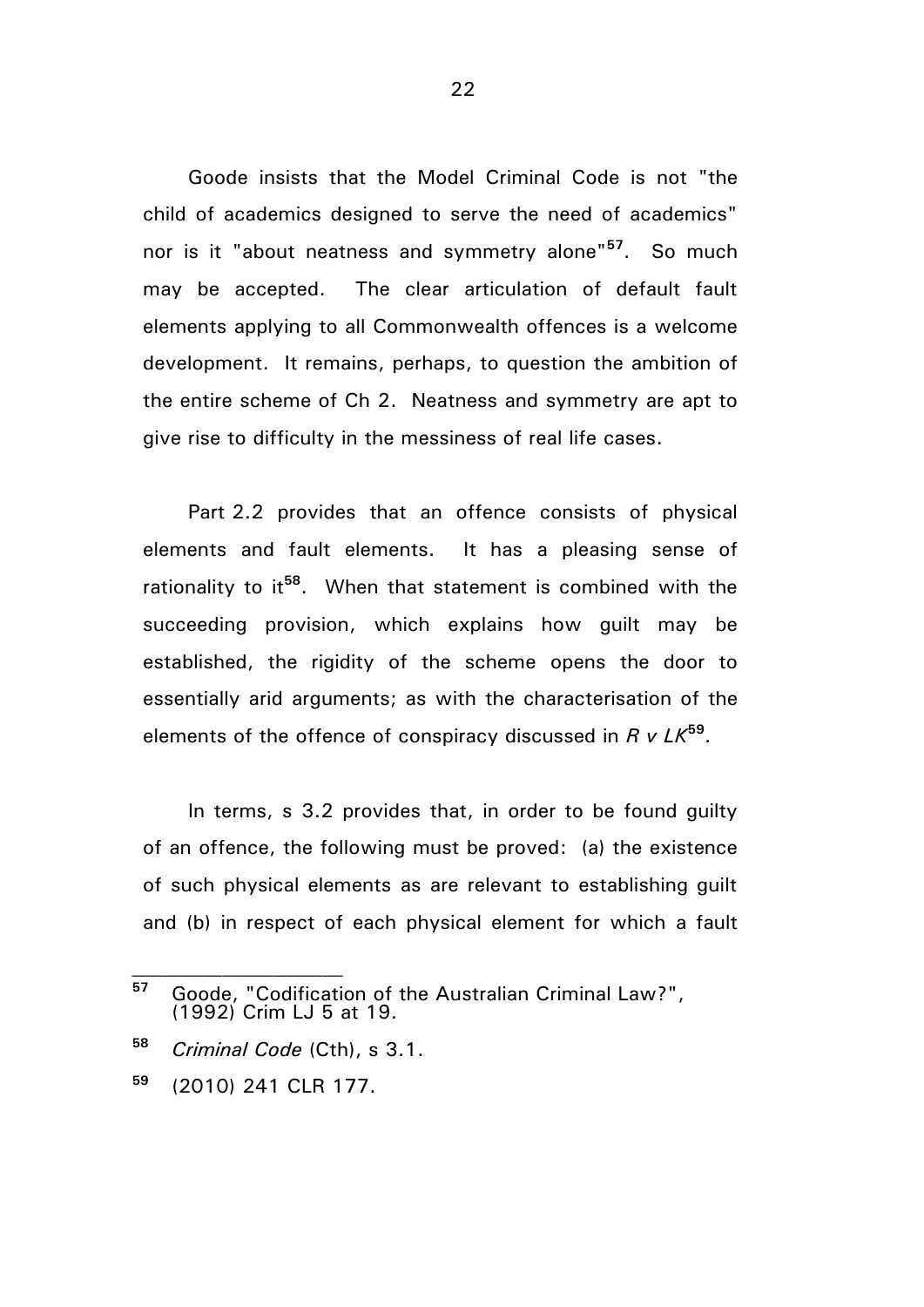element is required, one of the fault elements for the physical element. No doubt the question of whether Ch 2 accommodates offences that have more than one fault element for a physical element will be agitated sooner or later. This may give rise to the question of whether, for the purposes of an offence such as obtaining property by deception under s 134.1(1), one characterises "dishonesty" as a fault element**<sup>60</sup>** The answer to that question, in turn, requires consideration of the choice to define dishonesty**<sup>61</sup>**, for Ch 7 offences, by a return to the test stated by the English Court of Appeal in *R v Ghosh***<sup>62</sup>** .

Few decisions have been as roundly criticised as *Ghosh***<sup>63</sup>** . The test formulated in that case requires the jury to determine, first, whether what was done was dishonest by the standards of ordinary people and, if the answer to that question is "yes", then to ask whether the accused knew it was dishonest

**<sup>60</sup>** See [2009] HCATrans 315 at lines 1234-1311.

**<sup>61</sup>** *Criminal Code* (Cth), s 130.3.

**<sup>62</sup>** [1982] 1 QB 1053.

**<sup>63</sup>** See, eg, *R v Theroux* [1993] 2 SCR 5; *Peters v The Queen* (1998) 192 CLR 493; and see Williams, "The Standard of Honesty", (1983) 133 New LJ 636; Campbell, "The Test of Dishonesty in *R v Ghosh*", [1984] Cam L J 349; Griew, "Dishonesty: The Objections to *Feely* and *Ghosh*", [1985] Crim LR 341; Lusty, "The Meaning of Dishonesty in Australia: Rejection and Resurrection of the Discredited *Ghosh* test", (2012) 36 Crim LJ 282.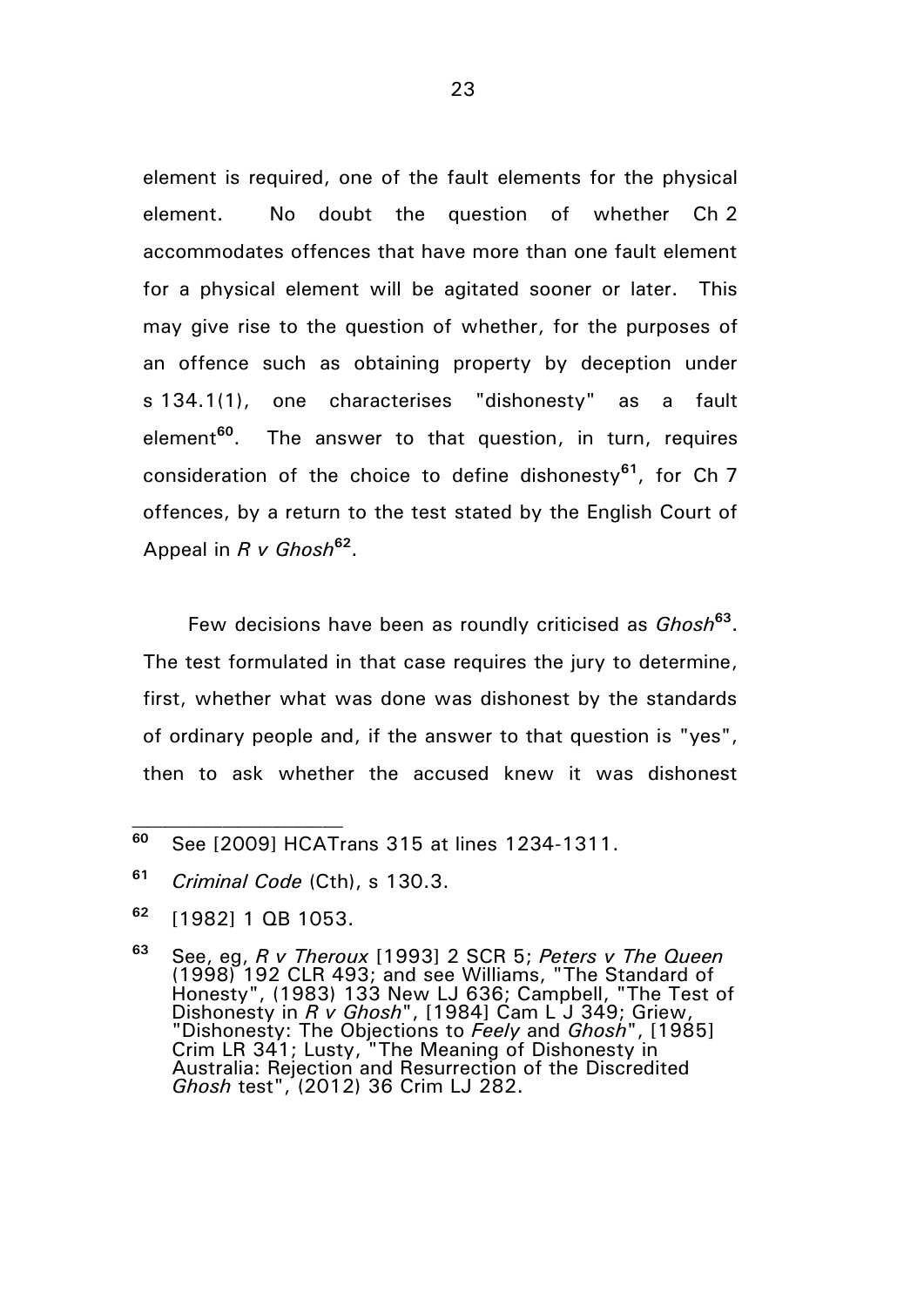according to those standards. The High Court disavowed the *Ghosh* test in *Peters v The Queen***<sup>64</sup>**. In their joint reasons, Toohey and Gaudron JJ pointed to an incongruity in the test, which they illustrated in this way: the ordinary person considers that it is dishonest to assert as true something that is known to be false. The ordinary person labels that conduct dishonest because the person making the statement knows it is false, not because the person is to be taken to have realised that making a deliberately false statement is dishonest by the standards of ordinary, honest persons**<sup>65</sup>** . The former Chief Justice of Australia, the Hon Murray Gleeson AC QC made the point extra-curially with accustomed incisiveness: "[i]t is not necessary that the accused should have realised that his or her behaviour was dishonest according to [the standards of ordinary, decent people]. Being morally obtuse is not an advantage" **66** .

The reason for the choice to return to *Ghosh* given in the Explanatory Memorandum to the Act that inserted Ch 7 into the Code was the principled desire to ensure that the concept of dishonesty reflected the characteristic of moral

**<sup>64</sup>** (1998) 192 CLR 493.

**<sup>65</sup>** (1998) 192 CLR 493 at 503-504.

**<sup>66</sup>** Gleeson, "Australia's Contribution to the Common Law", (2008) 82 ALJ 247 at 249.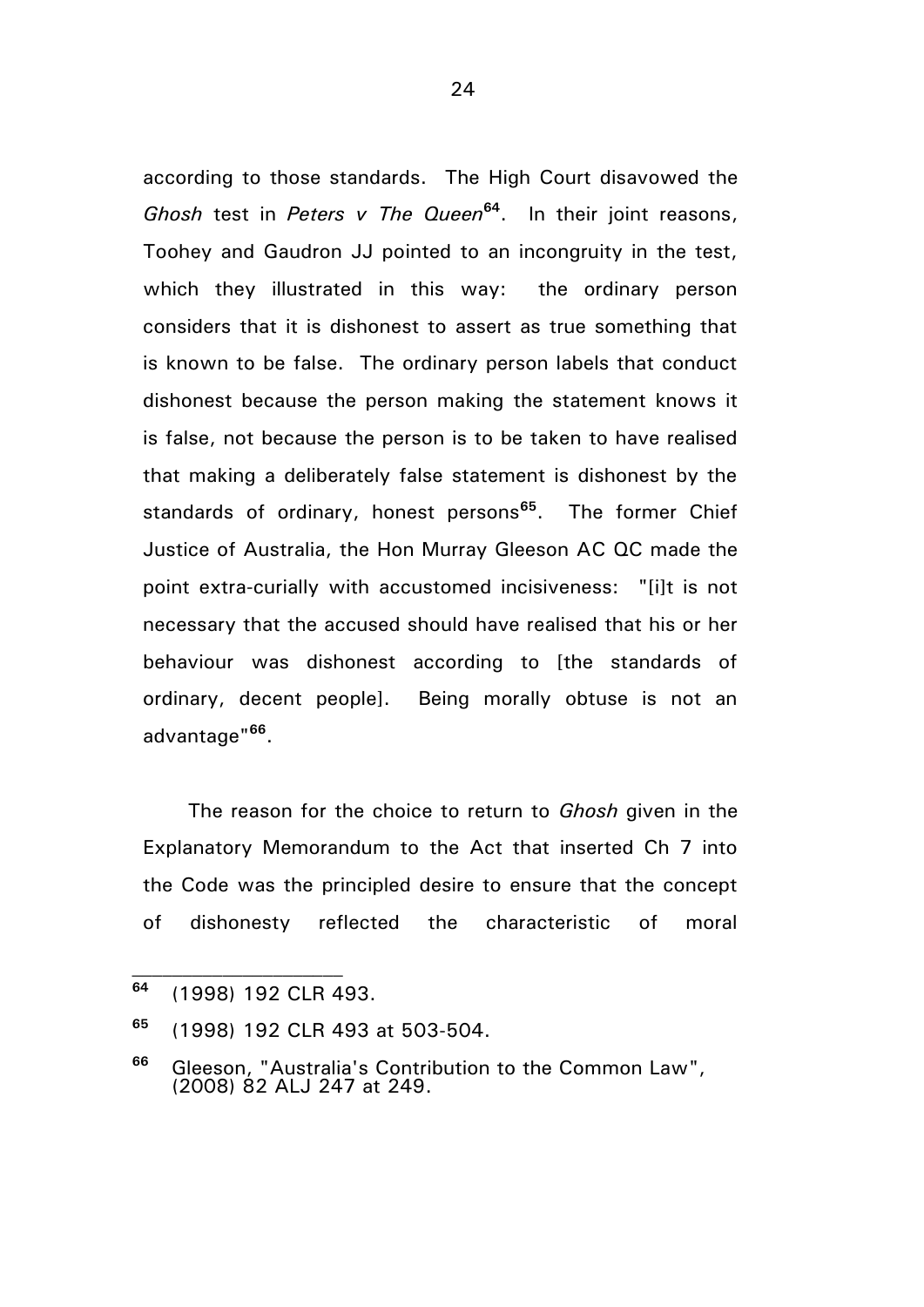wrongdoing**<sup>67</sup>** . As one commentator persuasively argues, the analysis may proceed from a mistaken understanding of *Peters***<sup>68</sup>** . It suffices for my purposes to make an obvious point in response to those who contend that codification necessarily simplifies the law, making it more readily understandable, which is that it depends upon the content of the Code.

It is still early in the life of the Code. Any new legislative scheme will have teething problems and that is particularly so with a scheme of this breadth. However, it is not evident that the codification of the principles of criminal responsibility has made the law clearer or easier to apply. To date the experience has been rather to the contrary**<sup>69</sup>** . Whether over time the Code proves superior in its statement of those principles may be too early to assess. On the experience to date, I would caution against the notion that it will serve to reduce the length of trials and appeals.

**<sup>67</sup>** Australia, House of Representatives, Criminal Code Amendment (Theft, Fraud, Bribery and Related Offences) Bill 1999, Explanatory Memorandum at 28 [58].

**<sup>68</sup>** Lusty, "The Meaning of Dishonesty in Australia: Rejection and Resurrection of the Discredited *Ghosh* test", (2012) 36 Crim LJ 282.

**<sup>69</sup>** See, eg, *R v LK* (2010) 241 CLR 177; *Director of Public Prosecutions (Cth) v Poniatowska* (2011) 244 CLR 408; *Handlen v The Queen* (2011) 245 CLR 282; *Agius v The Queen* (2013) 248 CLR 601.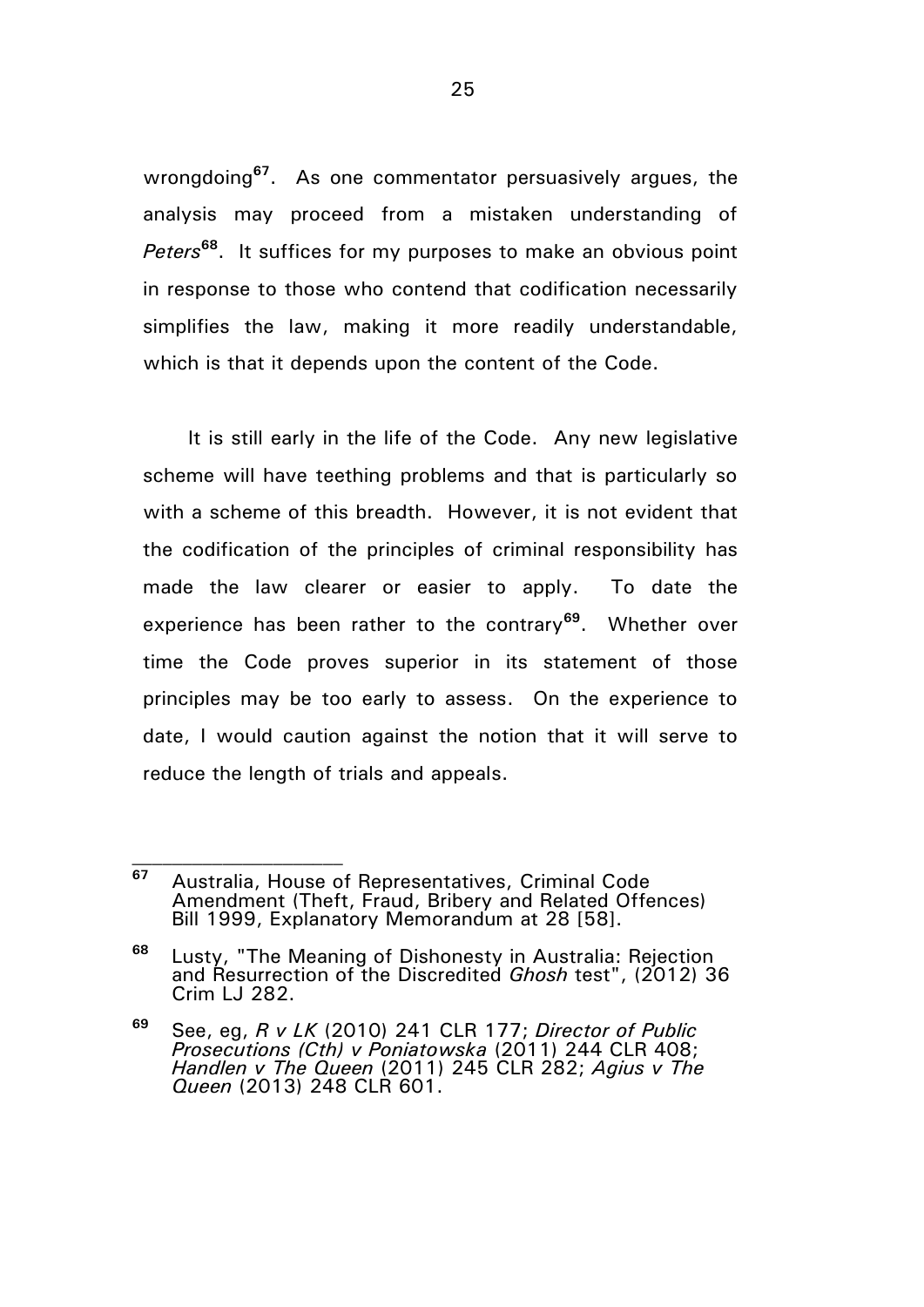The alternative model of the partnership between the court and the parliament has the continued, if undemocratic, charm of developing the criminal law incrementally in the face of real factual controversies. Contrary to the more extreme views as to the rapaciousness of the judiciary, there are areas of the general part of the criminal law in which the High Court has stayed its hand. Many commentators consider that the principles of extended joint criminal enterprise liability stated by the High Court in *McAuliffe v The Queen***<sup>70</sup>** impose liability too widely. The Court has declined to reconsider *McAuliffe***<sup>71</sup>** . Kirby J would have given leave to do so and would have confined the liability of the secondary participant. His Honour set out cogent reasons in favour of that view. The majority were not persuaded that *McAuliffe* is wrong in point of principle. Moreover, as their Honours observed, to change the law in this respect would require consideration of the law of homicide more generally, a task better suited to the parliament and a law reform body**<sup>72</sup>** .

**<sup>70</sup>** (1995) 183 CLR 108.

**<sup>71</sup>** *Clayton v The Queen* (2006) 81 ALJR 439.

**<sup>72</sup>** *Clayton v The Queen* (2006) 81 ALJR 439 at 443 [17] per Gleeson CJ, Gummow, Hayne, Callinan, Heydon and Crennan JJ citing *McAuliffe v The Queen* (1995) 183 CLR 108 at 118.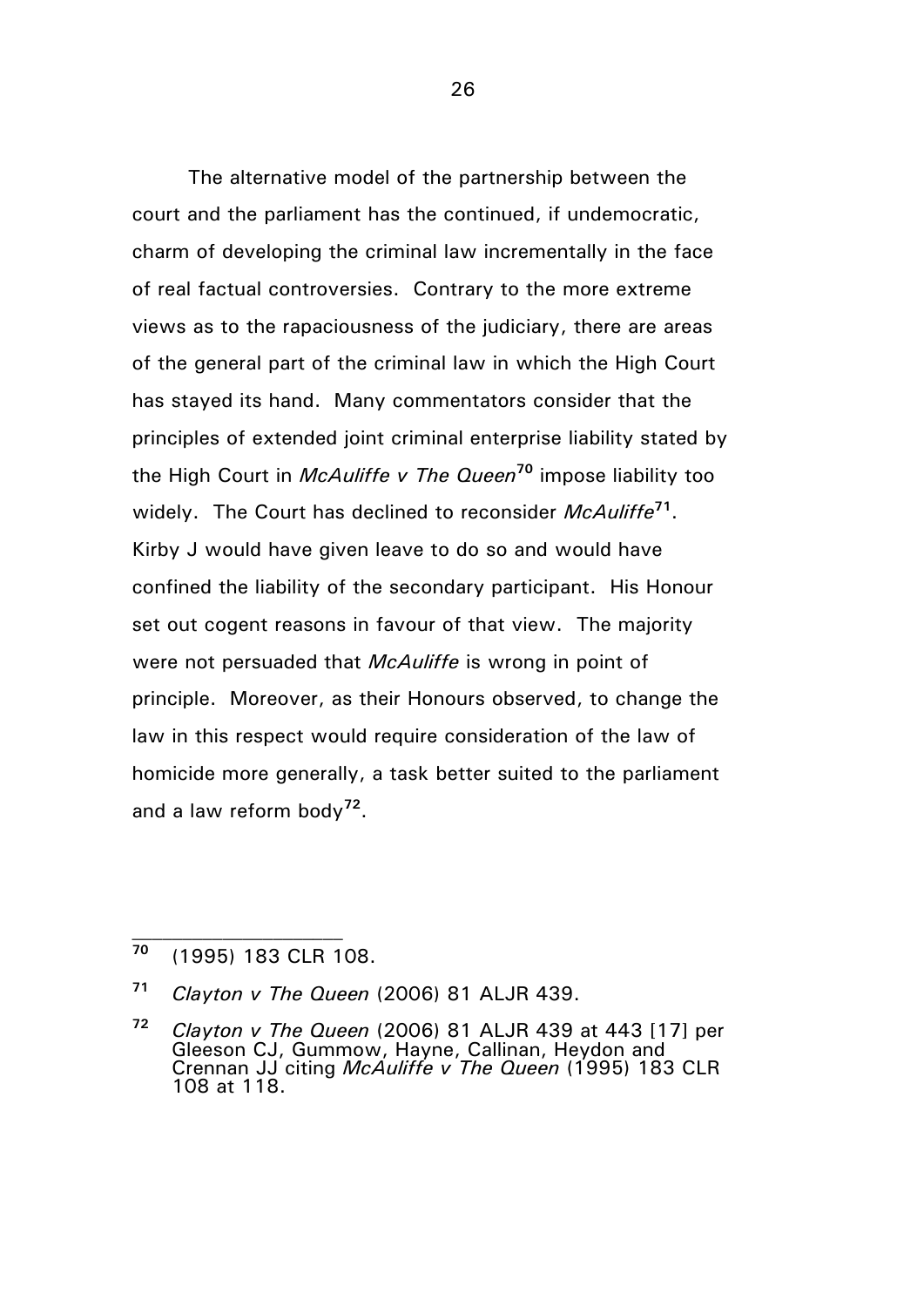The New South Wales Law Reform Commission has since addressed this question in its reference on complicity**<sup>73</sup>** . It proposes, in the case of liability for murder, that the foresight of the secondary participant should be of the *probability* that death would result from the act of a confederate done with the intent to kill or to do grievous bodily harm**<sup>74</sup>** .

It is almost five years since the Commission's Report was published and no action has been taken on this or the other recommendations in it. Some would say this argues for the Court to be less timorous and that it should have agreed to revisit *McAuliffe* given legislative lethargy when it comes to the orderly reform of the criminal law. Presumably democrats would say that the legislature's silence connotes acceptance of the law as the Court has stated it.

To the extent that I am inclined to see value in the common law method in keeping the criminal law in serviceable condition it may reflect what Professor Ashworth identifies as

**<sup>73</sup>** New South Wales Law Reform Commission, *Complicity*, Report 129, December 2010.

**<sup>74</sup>** New South Wales Law Reform Commission, *Complicity*, Report 129, December 2010 at 135, [4.265].